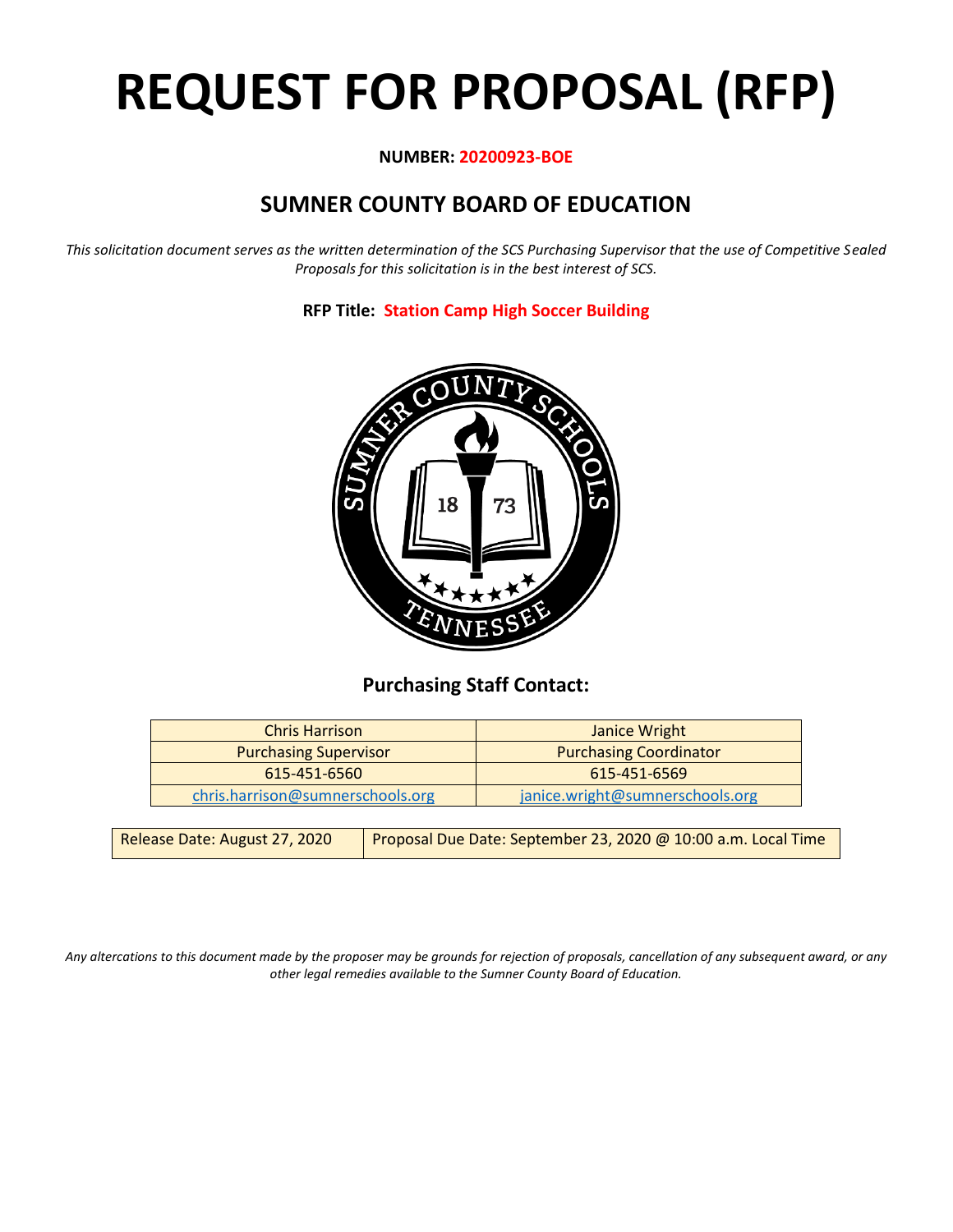## **NOTICE TO PROPOSERS**

There may be one or more amendments to this RFP. In order to receive communication for any such amendments issued specifically to this RFP, the proposer must provide a Notice of Intent to Propose to the Sumner County Board of Education (SCS) Purchasing Department. The proposer must utilize this form when submitting notice. The notice may be sent by email to: Purchasing Office, purchasing@sumnerschools.org. SCS will send amendments only to those proposers which complete and return this information by the deadline list in the RFP Schedule of Events (Section 4).

| <b>RFP Number:</b>      | 20200923-BOE Station Camp High Soccer Building |
|-------------------------|------------------------------------------------|
| Company Name:           |                                                |
| <b>Mailing Address:</b> |                                                |
|                         |                                                |
|                         |                                                |
| <b>Phone Number:</b>    |                                                |
| <b>Contact Person:</b>  |                                                |
| <b>Email Address:</b>   |                                                |
| Authorized Signature    |                                                |
| <b>Printed Name</b>     |                                                |
| Date                    |                                                |

Emailed amendments will be sent in a Microsoft Word (Office for Windows) or Portable Document Format (pdf) format. Any alterations to the document made by the proposer may be grounds for rejection of proposal, cancellation of any subsequent award or any other legal remedies available to the Sumner County Board of Education.

Amendments will also be posted on the SCS website **https://sumnerschools.org/index.php/current-bids-and-rfps** and attached to the solicitation listing as a PDF or WORD file. Check the particular solicitation on the Current Bids and RFPs webpage for any posted amendments.

By completing and returning this form, the Proposer has expressed its intent to provide a proposal for **20200923-BOE Station Camp High Soccer Building**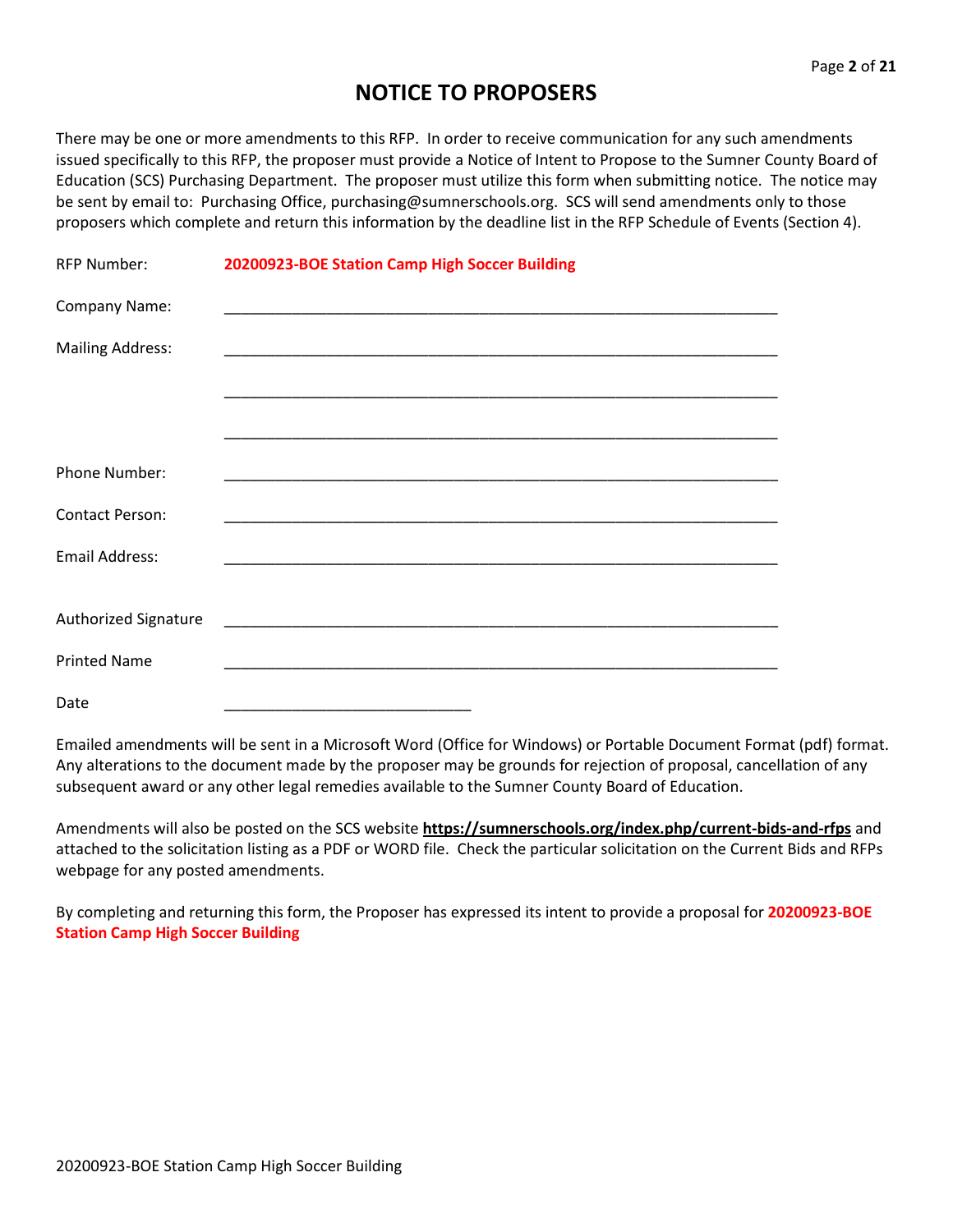### **TABLE OF CONTENTS**

- 1. Introduction/Overview
	- 1.1. Purpose
	- 1.2. Contact Information
- 2. Requirements
	- 2.1. Scope of Work/Specifications
	- 2.2. Contactor Obligations
- 3. Source Selection and Contract Award
- 4. Schedule of Events
- 5. Instructions for Proposal
	- 5.1. Required Forms
	- 5.2. New Vendors
	- 5.3. Acknowledgement of Insurance Requirements
	- 5.4. Clarification and Interpretation of RFP
	- 5.5. Proposal Package
	- 5.6. Delivery of Proposals
	- 5.7. Evaluation of Proposals
	- 5.8. Request for Clarification of Proposals
	- 5.9. Protests
- 6. Attachments
	- 6.1. Contact Information
	- 6.2. Bid Form/Certification
	- 6.3. References
	- 6.4. Certification of Non-Collusion & Debarment or Suspension
	- 6.5. Attestation Re Personnel
	- 6.6. Drug Free Workplace Affidavit
	- 6.7. IRS Form W-9
		- \**An online, fillable version can be found at https://www.irs.gov/pub/irs-pdf/fw9.pdf*
	- 6.8. Standard Terms & Conditions
	- 6.9. Vendor Checklist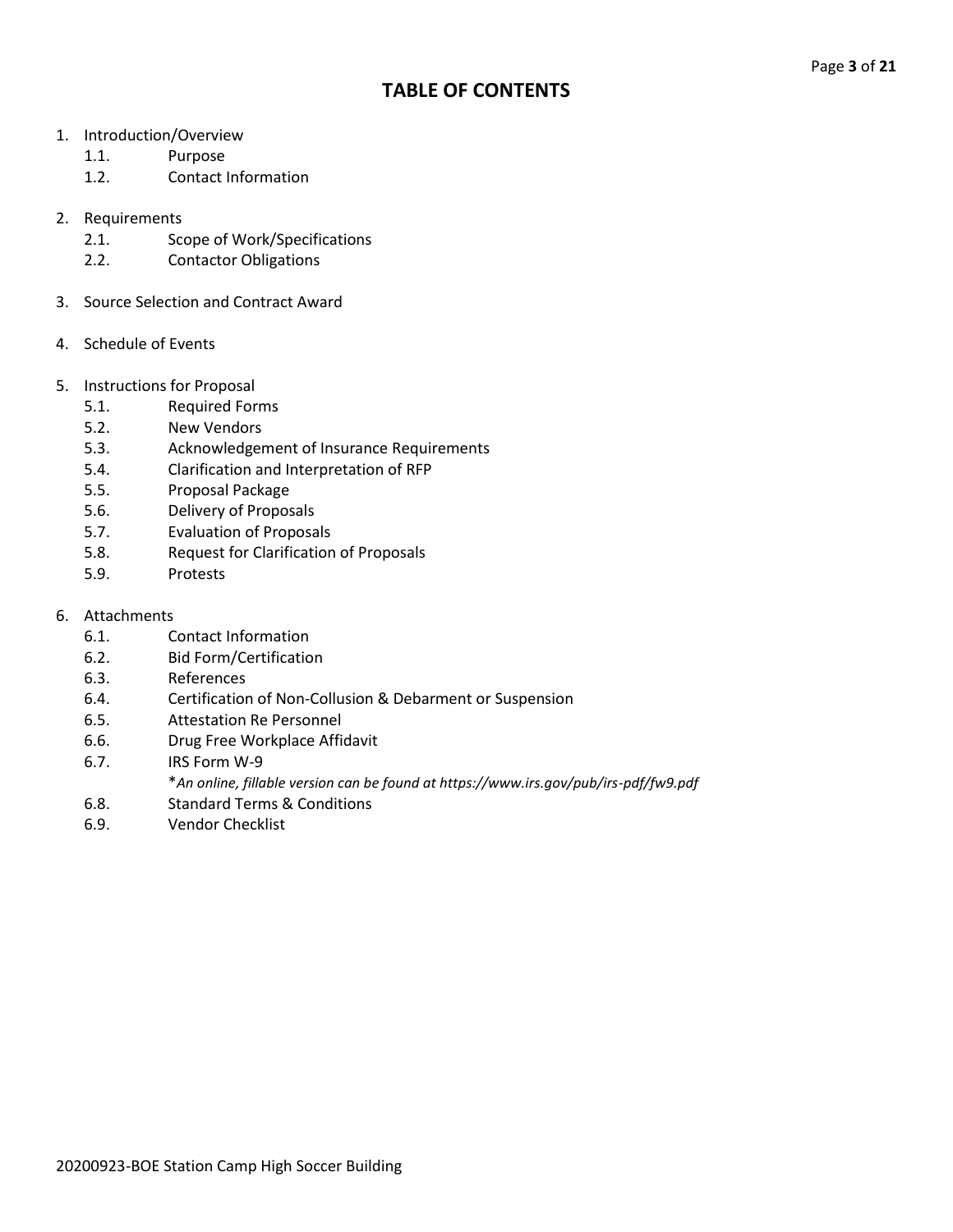#### 1. Introduction/Overview

#### 1.1. Purpose

The Sumner County Board of Education (SCS) is requesting sealed proposals for BLANK as specified herein.

#### 1.2. Contact Information

Unauthorized contact regarding this RFP with employees or officials of SCS other than the Purchasing Supervisor named below may result in disqualification from this procurement process.

Interested parties must direct all communication regarding this RFP to the Purchasing Supervisor, who is SCSs only official point of contact for this RFP.

| <b>RFP Procedures</b>            | <b>Project Manager</b>         |
|----------------------------------|--------------------------------|
| Chris Harrison                   | Tim Williams                   |
| <b>Purchasing Supervisor</b>     | <b>Project Manager</b>         |
| 1500 Airport Road                | 1500 Airport Road              |
| Gallatin, TN 37066               | Gallatin, TN 37066             |
| chris.harrison@sumnerschools.org | tim.williams@sumnerschools.org |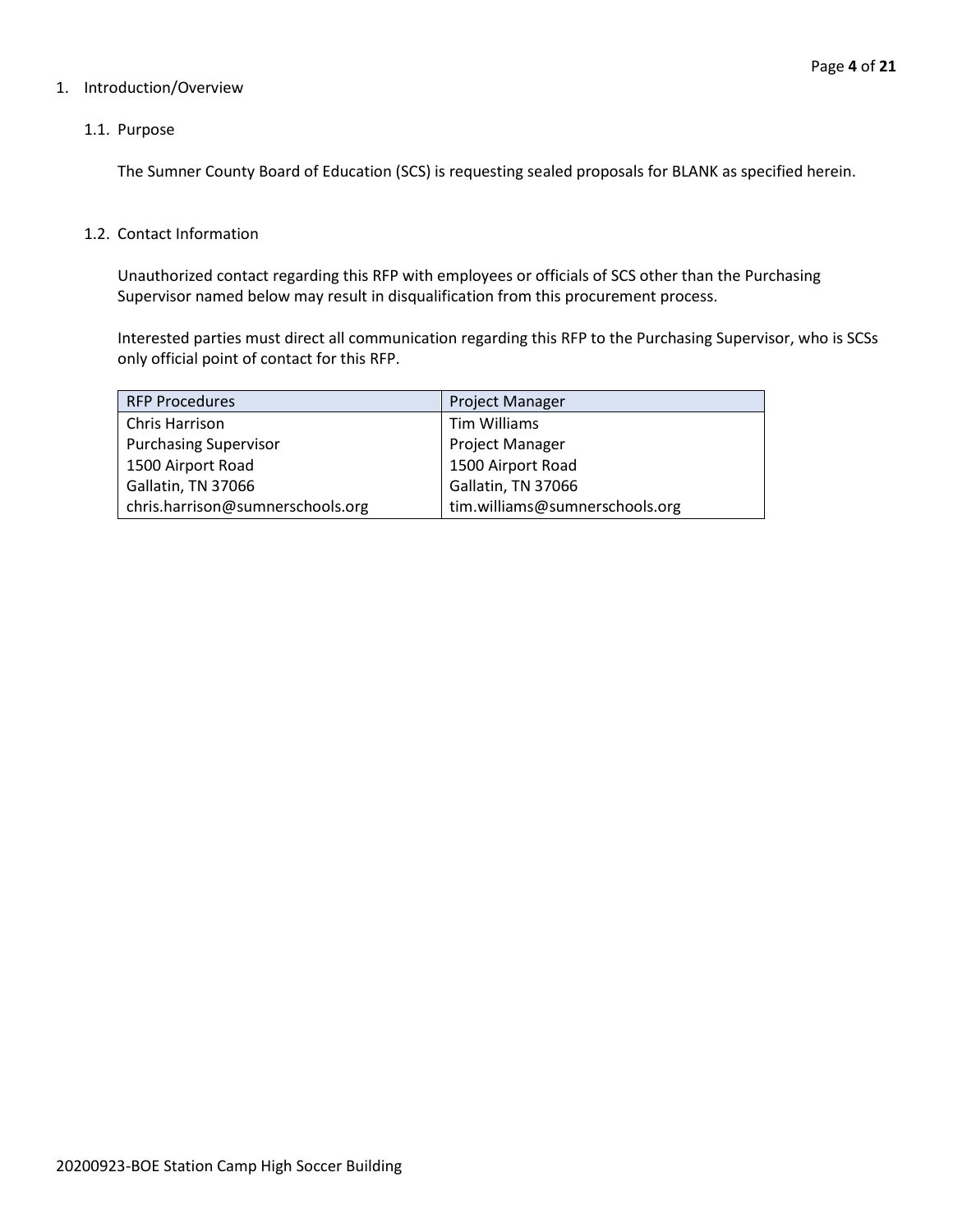#### 2. Requirements

#### 2.1. Scope of Work / Specifications

#### **GENERAL SCOPE OF WORK**

**A.** Provide all equipment, materials and labor to construct a new soccer field house at Station Camp High, as specified herein. The soccer field is located at 1040 Bison Trail, Gallatin TN 37066.

**B.** Reference Construction Document for further details.

**C.** NOTE: Bond requirements listed in Section 3.i and 3.j of the Standard Terms & Conditions.

#### **I. SUBMITTALS**

#### **A. Signed Bid Form**

#### **B. References**

Bidder shall submit references of no less than three previous clients, including full contact information, which shall be included with the bid.

#### **II. QUALITY ASSURANCE**

- **A.** A one-year warranty backed by the selected bidder for materials and workmanship will be required. The warranty date shall begin upon project completion and issuance of a U&O Certificate (hereinafter Use and Occupancy Certificate) from the Gallatin City Codes Department to the selected Bidder.
- **B.** All local codes will govern.

#### **III. SITE VISIT**

**A.** A Mandatory pre-bid meeting is scheduled for September 9, 2020 @ 10:00 a.m. local time. The meeting will occur at the jobsite.

#### **IV. PROJECT SCHEDULE**

If an acceptable bid(s) is received, a recommendation will be made to the SumnerCounty Board of Education for approval. If approved, a Notice to Proceed will be provided to the successful bidder upon the execution of AIA Document A101- 2007 Standard Form Agreement Between Owner and Contractor document, any required bonds as specified herein, and Certificate of Liability Insurance are provided to the Owner.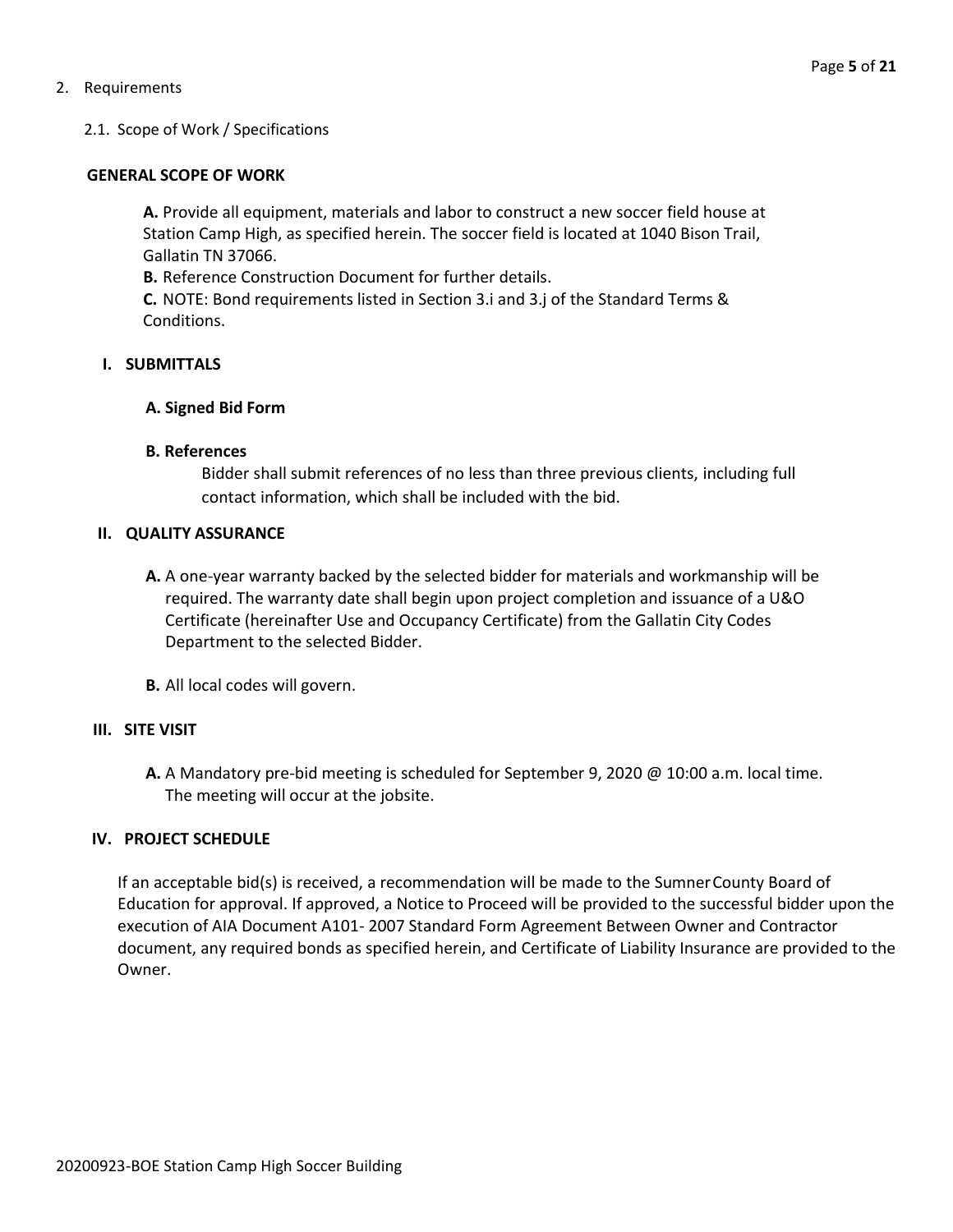- 3. Source Selection and Contract Award
	- Award(s), if made, will be made to the Responsive and Responsible proposer(s) whose proposal is most advantageous to SCS, taking into consideration price and the other evaluation criteria set forth in the RFP.
		- o General Criteria to be determined "Responsive"
			- Does the proposal include all required information, included completed attachment forms and affidavits?
			- Was the proposal delivered on or before the stated deadline? Did it include the required number of copies (hard & electronic)?
		- o General Criteria to be determined "Responsible"
			- Does the Proposer demonstrate an understanding of SCSs needs and proposed approach to the project?
			- Does the Proposer possess the ability, capacity, skill and financial resources to provide the service?
			- Can the Proposer take upon itself the responsibilities set forth in the RFP and produce the required outcomes in a timely fashion?
			- **■** Does the Proposer have the character, integrity, reputation, judgement, experience and efficiency required for the project?
	- SCS reserves the right to enter into discussions with Proposers which have submitted proposals determined to be reasonably like of being considered for selection to assure a full understanding of and responsiveness to the RFP requirements. Every effort shall be afforded to assure fair and equal treatment with respect to the opportunity for discussion and/or revision of their respective proposals.
	- Upon mutual agreement by both parties, SCS shall grant the right to extend the terms, conditions and prices of contract(s) awarded from this RFP to other Institutions (such as State, Local and/or Public Agencies) who express an interest in participating in any contract that results from this RFP. Each of the "piggyback" Institutions will issue their own purchasing documents for purchase of the goods/services. Proposer agrees that SCS shall bear no responsibility or liability for any agreements between Proposer and the other Institution(s) who desire to exercise this option.
- 4. Schedule of Events

| <b>RFP Issued</b>                | <b>August 27, 2020</b>                     |
|----------------------------------|--------------------------------------------|
| Site Visit – MANDATORY @ Jobsite | September 9, 2020 @ 10:00 a.m. Local Time  |
| <b>RFP Submission DEADLINE</b>   | September 23, 2020 @ 10:00 a.m. Local Time |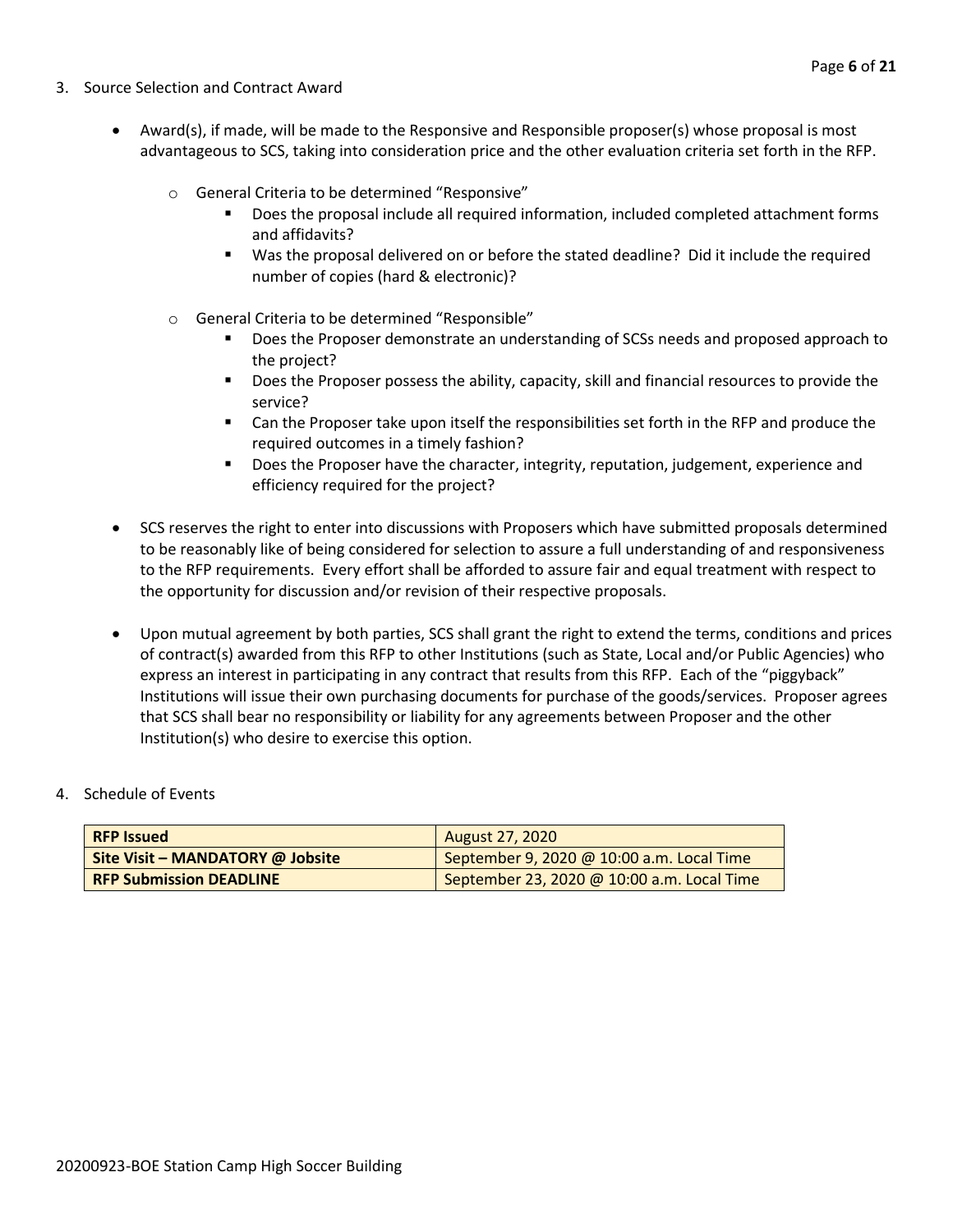#### 5. Instructions for Proposal

#### 5.1. Required Forms

- Proposer must complete and submit the Attachments in Section 6. Attachments may be omitted depending on the RFP requirements. Refer to the Table of Contents for omitted Attachments.
- Evidence of a valid State of Tennessee Business License and/or Sumner County Business License.
- For all vendors with annual purchases in excess of \$50,000; a Sumner County Business License must be on file with the SCS Finance Department. Evidence of the license must be provided within ten (10) working days following notification of award; otherwise, SCS may rescind its acceptance of the Proposer's proposal.
- Copy of State of Tennessee License (if applicable) in respective field.
- If applicable, the Proposer must include a copy of the contract(s) the Proposer will submit to be signed.

#### 5.2. New Vendors

- To comply with Internal Revenue Service requirements, all vendors who perform any type of service are required to have a current IRS Form W-9 on file with the SCS Finance Department. It is a mandatory requirement to complete the IRS Form W-9 (Attachment 6.9) included in this RFP.
- To comply with the **Tennessee Lawful Employment Act (50-1-702 and 50-1-703)**, non-employees (individuals paid directly by the employer in exchange for the individual's labor or services) must have on file one (1) of the following documents:
	- o A valid Tennessee driver's license or photo identification;
	- $\circ$  A valid driver's license or photo identification from another state where the license requirements are at least as strict as those in Tennessee;
	- o A birth certificate issued by a U.S. state, jurisdiction or territory;
	- o A U.S. government issued certified birth certificate;
	- o A valid, unexpired U.S. passport;
	- o A U.S. certificate of birth abroad (DS-1350 or FS-545)
	- o A report of birth abroad of a U.S. citizen (FS-240);
	- o A certificate of citizenship (N560 or N561);
	- o A certificate of naturalization (N550, N570 or N578);
	- o A U.S citizen identification card (I-197 or I-179); or
	- o Valid alien registration documentation or other proof of current immigration registration recognized by the United States Department of Homeland Security that contains the individual's complete legal name and current alien admission number or alien file number (or numbers if the individual has more than one number).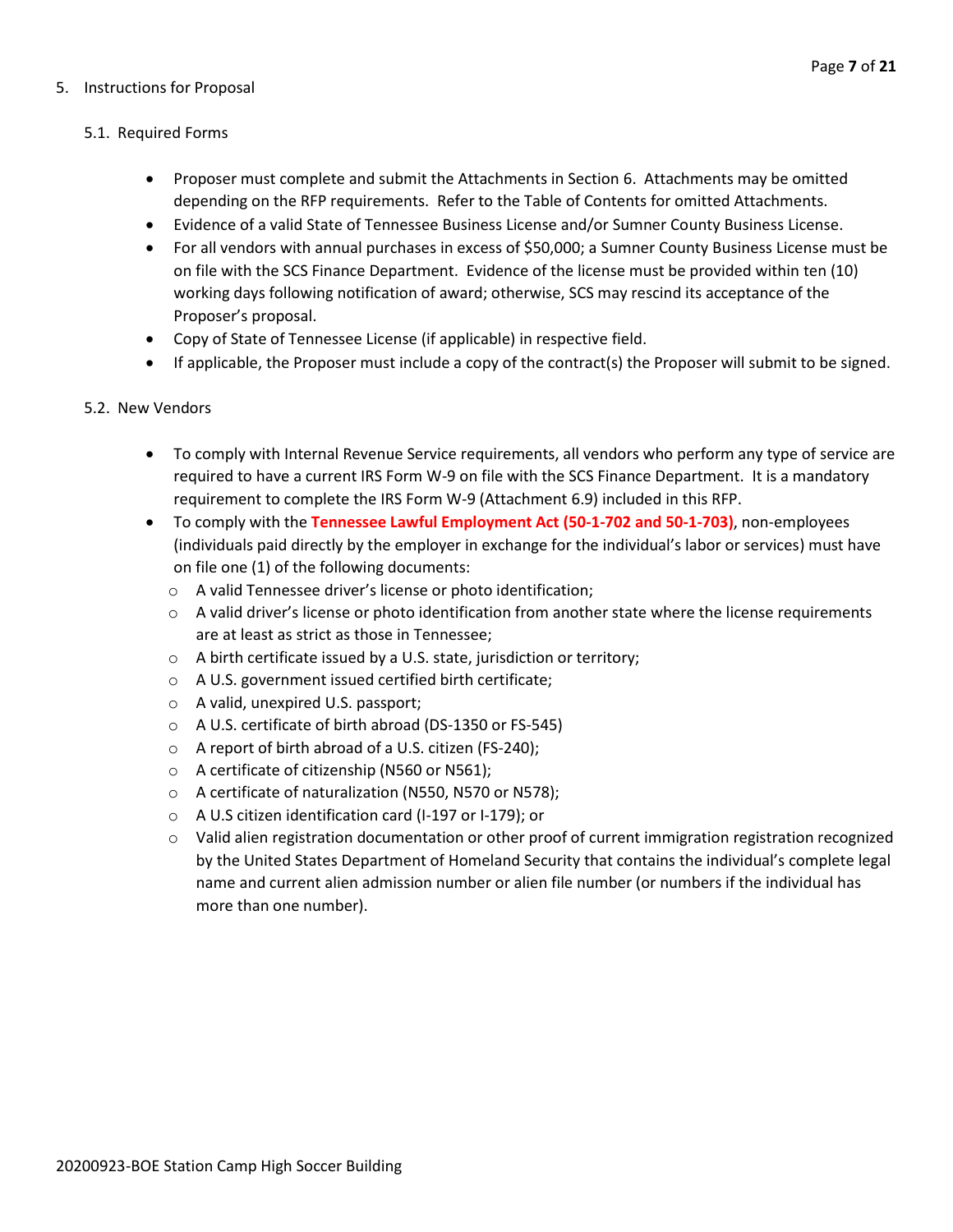#### 5.3. Acknowledgement of Insurance Requirements

By submitting a proposal, Proposer acknowledges that it has read and understands the insurance requirements for the proposal. The Proposer who may have employees, contractors, subcontractors or agents working on SCS properties shall carry current certificates for general and professional liability insurance and for workers' compensation as indicated below. The owner or Principal of each Proposer must also be insured by workers' compensation if they perform any of the services on SCS properties. There will be no exceptions to the insurance requirement. Proposer also understands that the evidence of required insurance must be submitted within fifteen (15) working days following notification of its offer being accepted; otherwise, SCS may rescind its acceptance of the Proposers proposal.

• **General Liability**

| <b>General Aggregate</b> | \$2,000,000 |
|--------------------------|-------------|
| Each Occurrence          | \$1,000,000 |

#### • **Workers Compensation**

| <b>Workers Compensation</b> | Tennessee Statutory Limits |
|-----------------------------|----------------------------|
| <b>Employer's Liability</b> | 5500,000                   |

5.4. Clarification and Interpretation of RFP

The words "must" and "shall" in the RFP indicate mandatory requirements. Taking exception to any mandatory requirement shall be considered grounds for rejection. There are other requirements that SCS considers important but not mandatory. It is important to respond in a concise manner to each section and submit an itemized list of all exceptions.

5.5. Proposal Package

The package containing the proposal must be sealed and clearly marked on the outside of the package:

#### **"20200923-BOE Station Camp High Soccer Building" DO NOT OPEN**

All sealed proposals packages must include all of the following. Any sealed proposals are subject to rejection as non-conforming if any applicable item is not included.

- One (1) Complete Original
- One (1) electronic format (CD/USB Drive)
- Original Signature on Original Proposal. NO copied or digital signatures.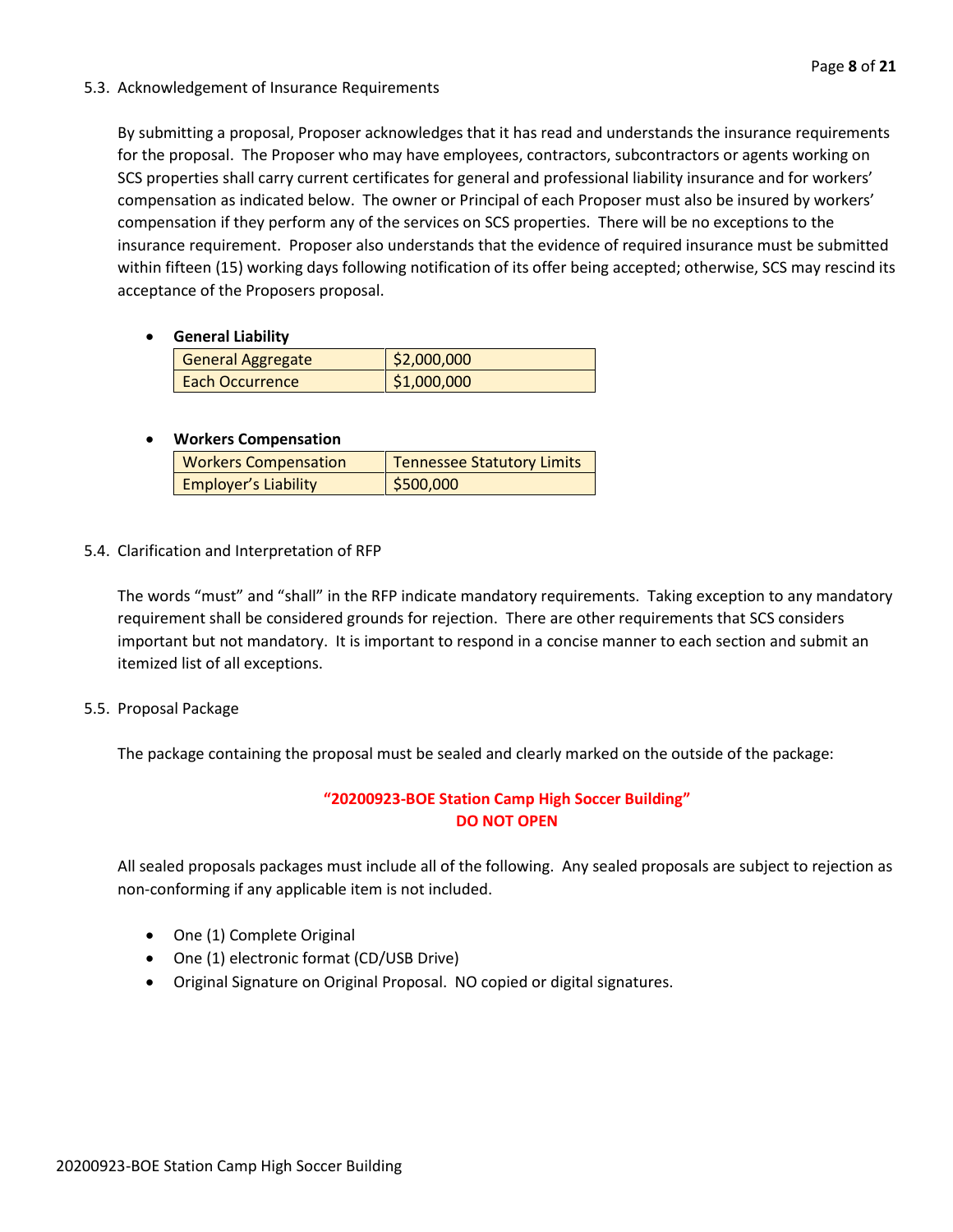The outside of the proposal package must be labeled as follows (if applicable) per **T.C.A § 62-6-119**:

- 1. Name of Company and Principal Owner, Business License Number, Expiration Date and License Classification.
- 2. In addition to Item 1, the same is applicable to masonry contractors if the work performed is > \$100,000.
- 3. In addition to Item 1, the same is applicable to HVAC, electrical, plumbing or A/C contractors if the work performed is > \$25,000.
- 4. In addition to Item 1, the same is applicable plus the Department of Environment & Conservation License Number and Classification, applicable to geothermal contractors if the work performed is > \$25,000.
- 5. If the prime contractor performs the masonry portion of the project or any of the above listed contractor skill sets and the work performed is > \$100,000; it must be so designated.
- 6. Only one (1) contractor in each classification listed shall be written on the bid envelope.

#### 5.6. Delivery of Proposals

Sealed proposals will be accepted until **September 23, 2020 @ 10:00 a.m. Local Time**. Proposals received after that time will be deemed invalid. Vendors mailing proposal packages must allow sufficient time to ensure receipt of their package by the time specified. SCS shall not accept proposals via electronic transmission such as email, fax, etc. There will be no exceptions. Proposals will be opened and read aloud. The reading of the bids will begin at **10:00 a.m. Local Time**.

Due to the nature of deliveries to the SCS Support Services Facility by carriers such as UPS, FedEx and such like; the proposal package will be accepted if the date and time on the delivery confirmation are indicated to be on or before the Proposal Deadline.

| Delivery Address: | Sumner County Board of Education |
|-------------------|----------------------------------|
|                   | Attn: Purchasing Supervisor      |
|                   | 1500 Airport Road                |
|                   | Gallatin, TN 37066               |

#### 5.7. Evaluation of Proposals

The SCS Purchasing Supervisor will first examine the proposals to reject those that are clearly non-responsive to the stated requirements. Proposers who are determined to be non-responsive and/or non-responsible will be notified of this determination.

The evaluation process will include the following factors:

- Company Experience and Qualifications
	- o The nature and scope of the Proposers business.
	- o The number of years the Proposer has been licensed to do business.
	- $\circ$  The number of years the Proposer has been providing the requested services.
	- o How many similarly sized or larger K-12 clients have you contract with?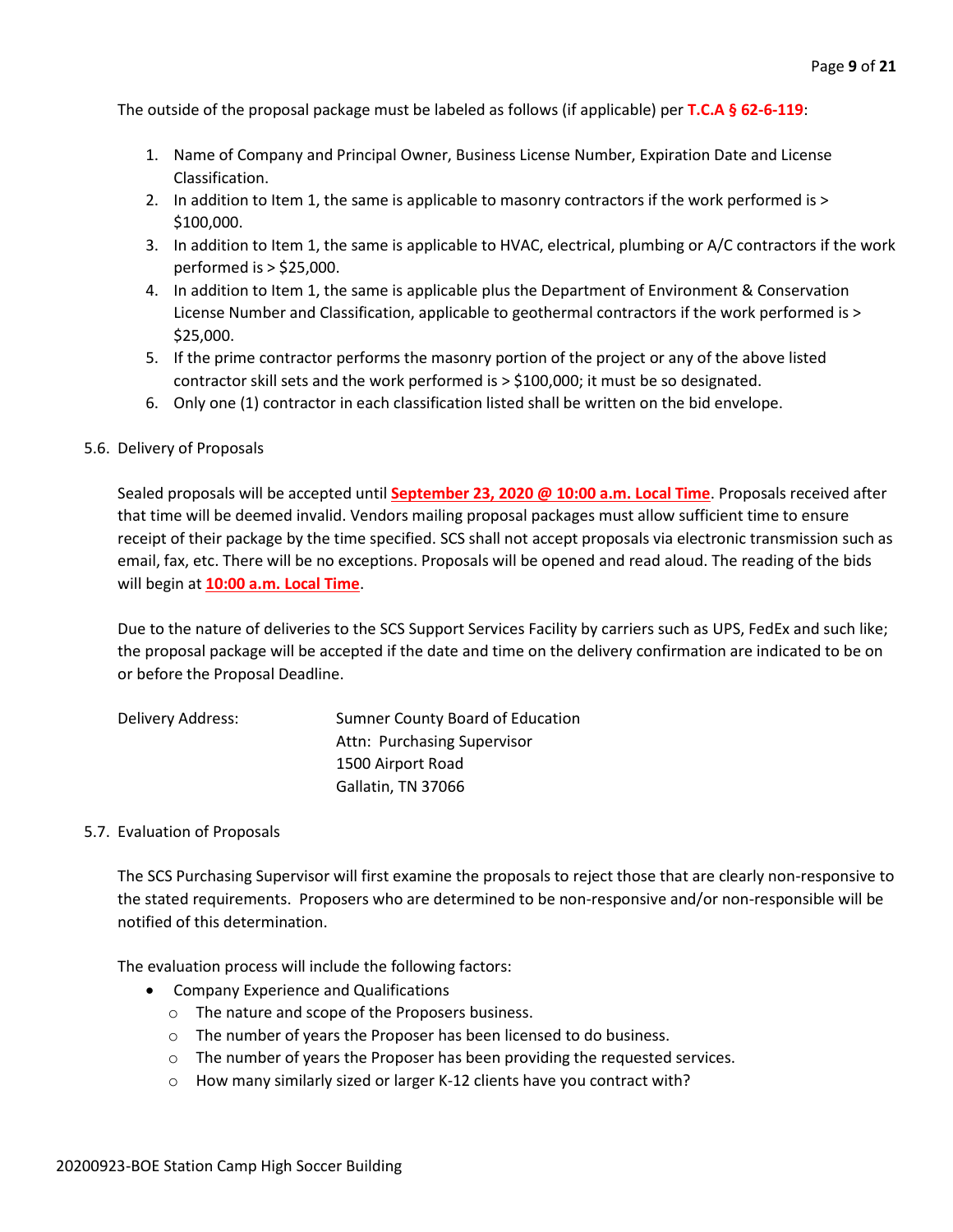- Compensation/Price Data
	- o Address all costs associated with performance of the contracted services.
- Past Performance and References
	- o Provided a minimum of three (3) client references for similar projects in size and scope successfully completed by Proposer within the last three (3) years. Attachment 6.3.
	- $\circ$  SCS may also consider other sources of pertinent past performance information, including the districts own experience with the Proposer.
- 5.8. Request for Clarification of Proposals

Requests for clarification of proposals shall be distributed by the Purchasing Supervisor in writing (or email).

#### 5.9. Protests

In the event that any interested party finds any part of the listed specifications, terms or conditions to be discrepant, incomplete or otherwise questionable in any respect; it shall be the responsibility of the concerned party to notify the SCS Purchasing Office of such matters immediately upon receipt of the RFP. All notifications must be sent to the Purchasing Supervisor via email at [purchasing@sumnerschools.org.](mailto:purchasing@sumnerschools.org)

Any actual or prospective Proposer who is aggrieved in connection with the RFP or award of a contract may protest to the Purchasing Supervisor and/or the Sumner County Board of Education at its regularly scheduled meeting.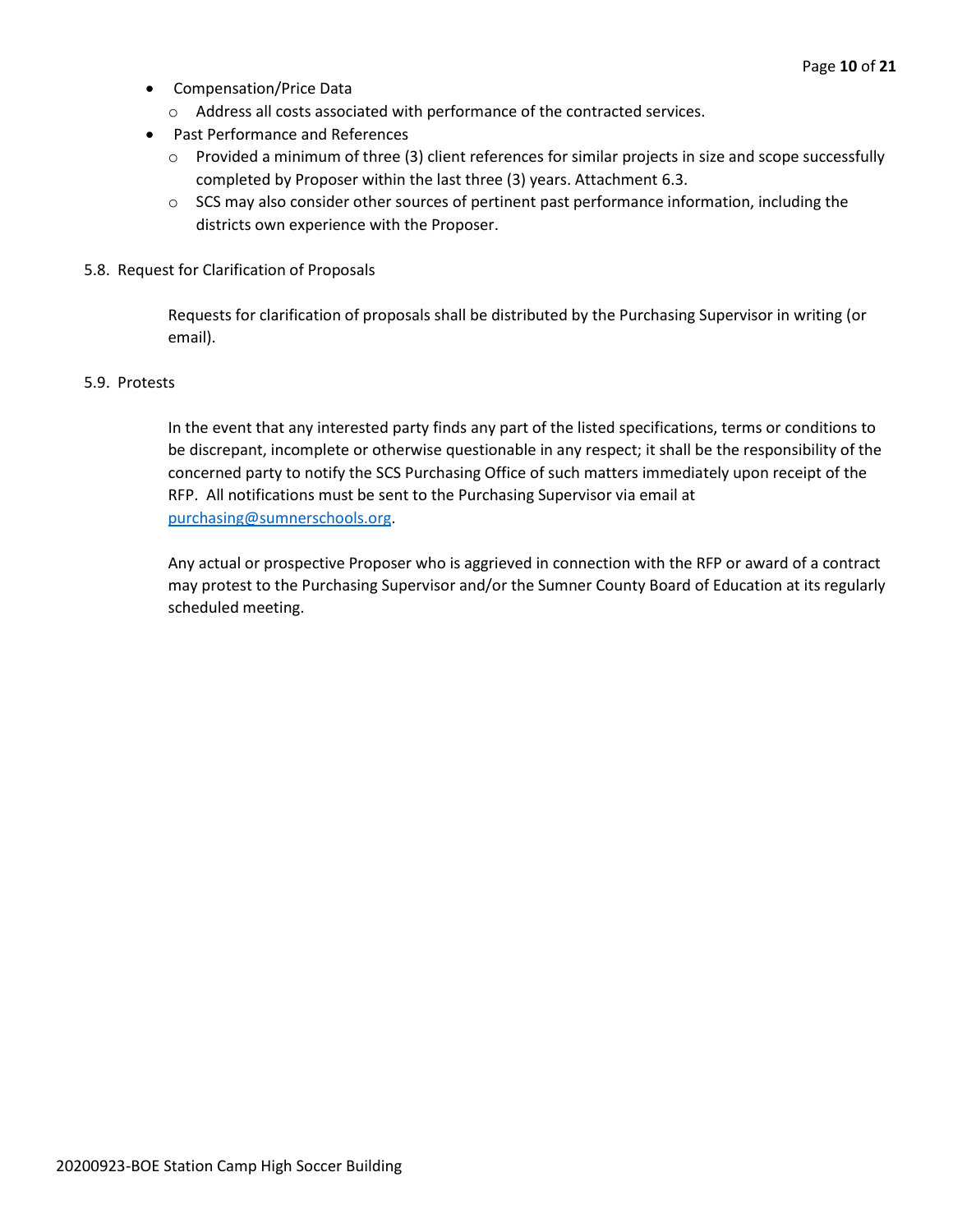#### **ATTACHMENT 6.1 - Contact Information**

| <b>Company Legal Name:</b>                 | <u> 1989 - Andrea Stein, Amerikaansk politiker (* 1908)</u>                                                           |                                                                                                                       |
|--------------------------------------------|-----------------------------------------------------------------------------------------------------------------------|-----------------------------------------------------------------------------------------------------------------------|
| <b>Company Official Address:</b>           | <u> 1989 - Johann John Stoff, deutscher Stoffen und der Stoffen und der Stoffen und der Stoffen und der Stoffen u</u> |                                                                                                                       |
| Company Web Site (URL):                    |                                                                                                                       | <u> 1989 - Johann Stoff, amerikansk politiker (d. 1989)</u>                                                           |
| Contact Person for project administration: |                                                                                                                       |                                                                                                                       |
|                                            |                                                                                                                       |                                                                                                                       |
|                                            |                                                                                                                       |                                                                                                                       |
|                                            |                                                                                                                       | <u> 1989 - Johann Harry Harry Harry Harry Harry Harry Harry Harry Harry Harry Harry Harry Harry Harry Harry Harry</u> |
|                                            |                                                                                                                       | (office)                                                                                                              |
|                                            | <u> 1989 - Johann John Stein, markin fan it ferstjer fan it ferstjer fan it ferstjer fan it ferstjer fan it fers</u>  | (mobile)                                                                                                              |
| Email Address:                             |                                                                                                                       |                                                                                                                       |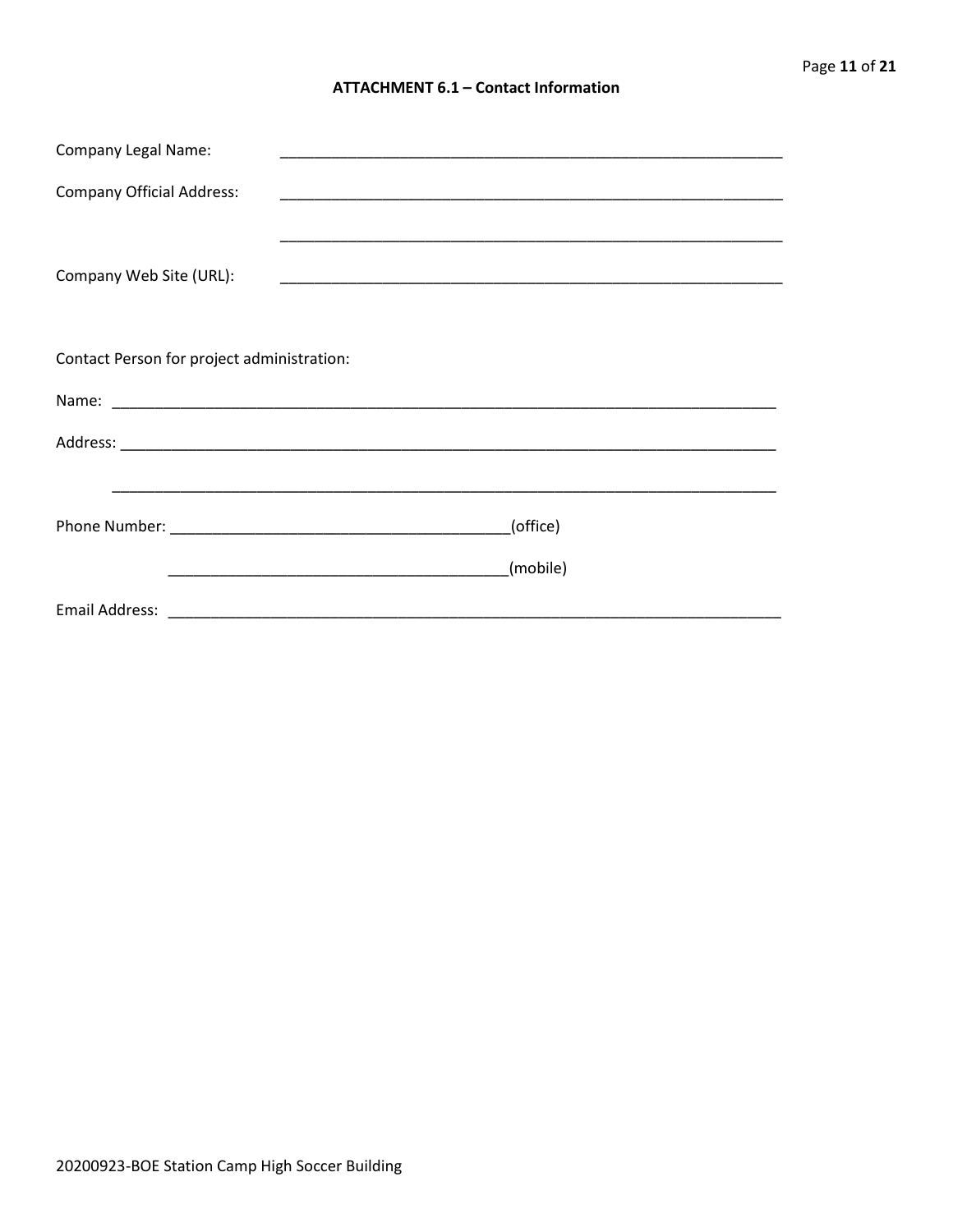#### **ATTACHMENT 6.2 – Bid Form/Certification**

**For**

## **Station Camp High Soccer Building**

**September 23, 2020**

#### **Owner:**

#### **Sumner County Board of Education**

| Builder's Risk Insurance Policy #: \\comes \\comes \\comes \\comes \\comes \\comes \\comes \\comes \\comes \\comes \\comes \\comes \\comes \\comes \\comes \\comes \\comes \\comes \\comes \\comes \\comes \\comes \\comes \\c |
|--------------------------------------------------------------------------------------------------------------------------------------------------------------------------------------------------------------------------------|

**NOTE: Copies of current insurance policies must be provided prior to starting work.**

**IMPORTANT NOTE: In order to assure all bids are equitably compared, the Contractor must submit his proposal on this form.**

**LUMP SUM BID** shall include all material, labor, overhead, profit, permits, insurance, cleanup costs, etc. necessary to complete the job as specified herein & as shown on the attached drawings. The lump sum bid shall not include cost for items that may be identified as WORK BY OTHERS.

Each bidder shall add **a discretionary amount of \$2,000** to their calculated cost to determine the total Lump Sum Bid. No discretionary spending will be available to the bidder unless approved by the owner in writing.

| LUMP SUM BID: \$ |  |
|------------------|--|
|                  |  |

| Acknowledgment of site visit with project manager prior to bid submittal: |
|---------------------------------------------------------------------------|
| (NOTE: Scheduling will be determined by the project manager)              |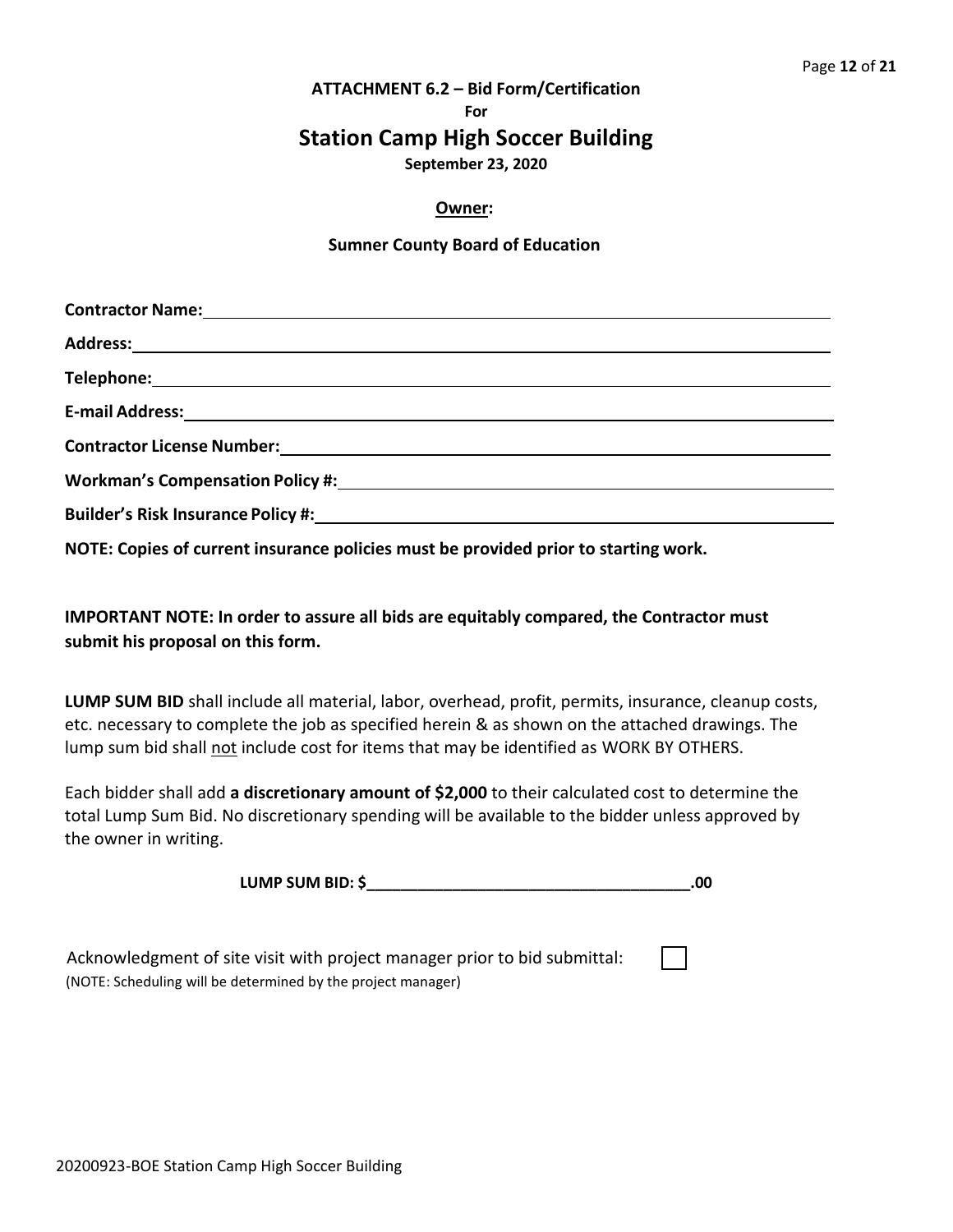#### **ATTACHMENT 6.3 - References**

| 1. |  |
|----|--|
|    |  |
|    |  |
|    |  |
|    |  |
|    |  |
| 2. |  |
|    |  |
|    |  |
|    |  |
|    |  |
|    |  |
| 3. |  |
|    |  |
|    |  |
|    |  |
|    |  |
|    |  |
| 4. |  |
|    |  |
|    |  |
|    |  |
|    |  |
|    |  |

\*Proposers may copy this page and submit additional references.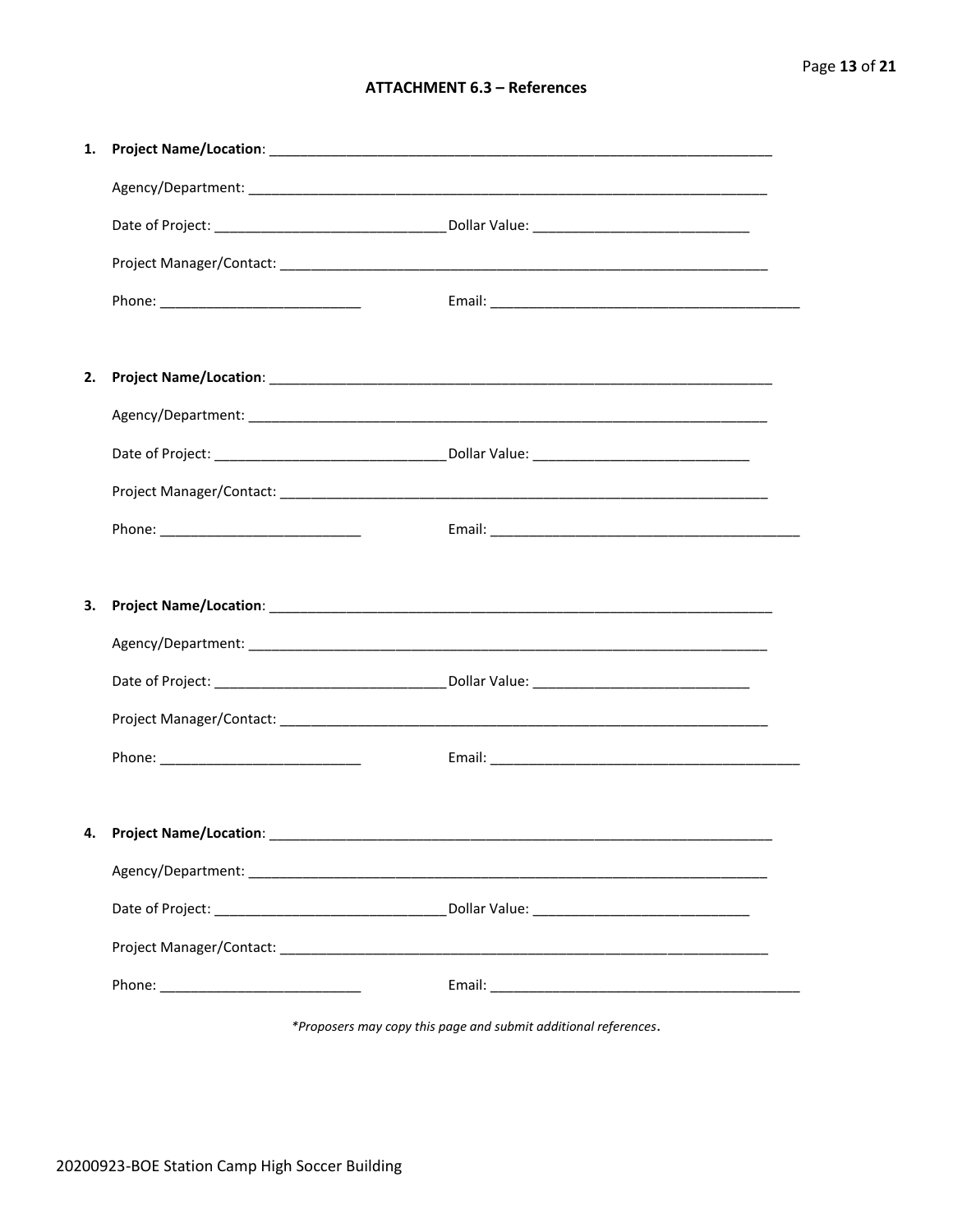#### **ATTACHMENT 6.4 – Certification of Non-Collusion & Debarment or Suspension**

The undersigned Proposer certifies that they are duly authorized to execute this contract, that this company, corporation, firm, partnership or individual has not prepared this proposal in collusion with any other respondent, and that the contents of this proposal as to prices, terms or conditions of said proposal have not been communicated by the undersigned nor by any employee or agent to any other person engaged in this type of business prior to the official opening of this proposal.

The undersigned Proposer certifies, to the best of its knowledge and belief, that it and its principals:

- Are not presently debarred, suspended, proposed for debarment, declared ineligible or voluntarily excluded from participation in transactions under federal non-procurement programs by any federal department or agency;
- Have not, within the three-year period preceding the proposal, had one or more public transactions (federal, state or local) terminated for cause or default; and
- Are not presently indicated or otherwise criminally or civilly charged by a government entity (federal, state or local) and have not, within the three-year period preceding the bid, been convicted or had a civil judgement rendered against it:
	- $\circ$  For the commission of fraud or a criminal offense in connection with obtaining, attempting to obtain or performing a public transaction (federal, state or local) or a procurement contract under such a public transaction;
	- $\circ$  For the violation of federal or state antitrust statutes, including those proscribing price fixing between competitors, the allocation of customers between competitors, or bid rigging; or
	- $\circ$  For the commission of embezzlement, theft, forgery, bribery, falsification or destruction of records, making false statements, or receiving stolen property.

I understand that a false statement on this certification may be grounds for the rejection of this proposal or the termination of the award. In addition, under 18 U.S.C. 1001, a false statement may result in a fine of up to \$10,000 or imprisonment for up to five years, or both.

Company: \_\_\_\_\_\_\_\_\_\_\_\_\_\_\_\_\_\_\_\_\_\_\_\_\_\_\_\_\_\_\_\_\_\_\_\_\_\_\_\_\_\_\_\_\_\_\_\_\_\_\_\_\_\_\_\_\_\_\_\_\_\_\_\_\_\_\_\_\_\_\_\_\_\_\_\_

Respondent Signature: \_\_\_\_\_\_\_\_\_\_\_\_\_\_\_\_\_\_\_\_\_\_\_\_\_\_\_\_\_\_\_\_\_\_\_\_\_\_\_\_\_\_\_\_\_\_\_\_\_\_\_\_\_\_\_\_\_\_\_\_\_\_\_\_\_\_

Respondent (Print Name & Title): \_\_\_\_\_\_\_\_\_\_\_\_\_\_\_\_\_\_\_\_\_\_\_\_\_\_\_\_\_\_\_\_\_\_\_\_\_\_\_\_\_\_\_\_\_\_\_\_\_\_\_\_\_\_\_\_\_

Date: \_\_\_\_\_\_\_\_\_\_\_\_\_\_\_\_\_\_\_\_\_\_\_\_\_\_\_\_\_\_\_\_\_\_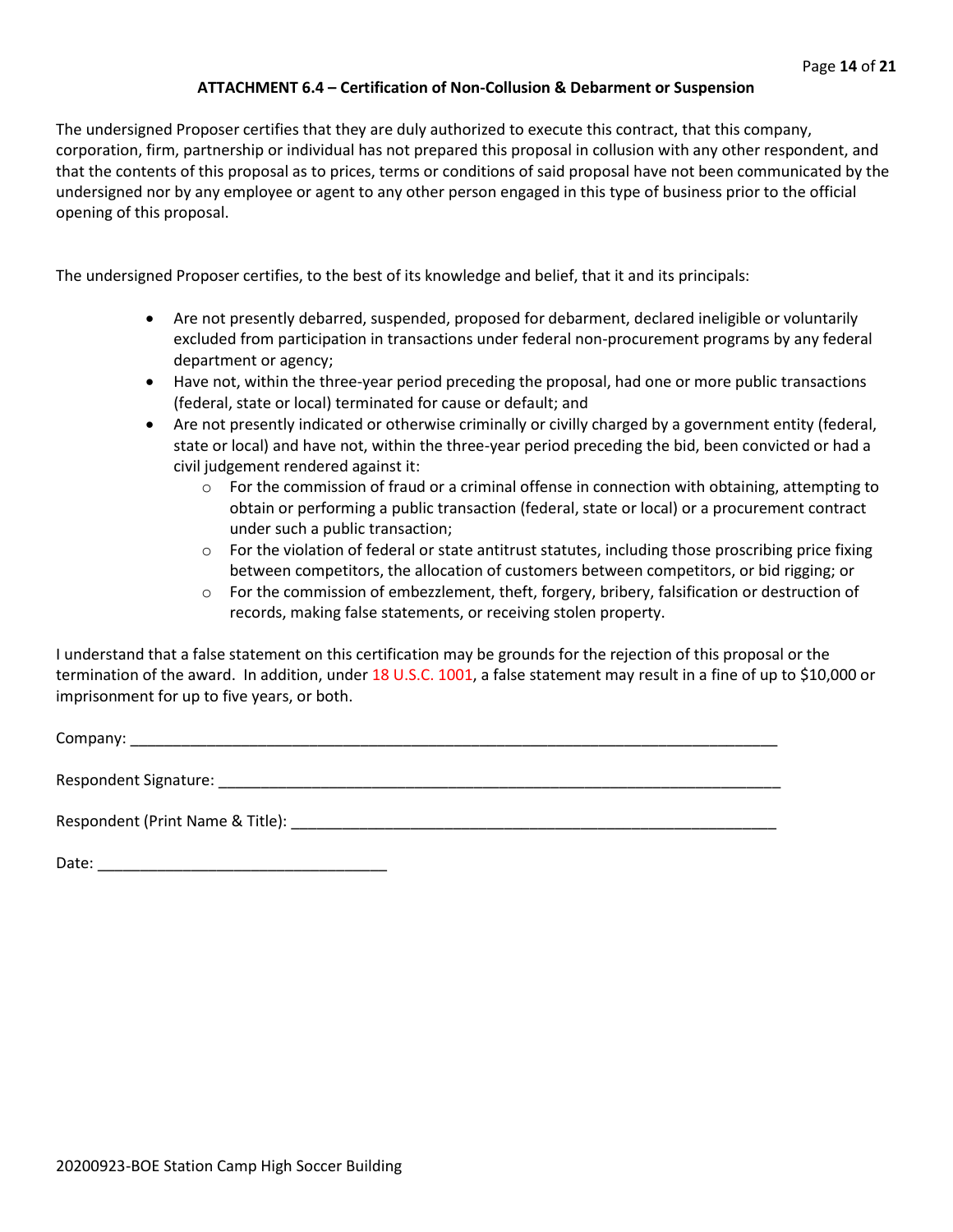#### **ATTESTATION RE PERSONNEL USED IN CONTRACT PERFORMANCE**

| LCONTRACTOR LEGAL ENTITY NAME:                                         |  |
|------------------------------------------------------------------------|--|
| FEDERAL EMPLOYER IDENTIFICATION NUMBER:<br>(or Social Security Number) |  |

**The Contractor, identified above, does hereby attest, certify, warrant and assure that the Contractor shall not knowingly utilize the services of an illegal immigrant in the performance of this Contract and shall not knowingly utilize the services of any subcontractor who will utilize the services of an illegal immigrant in the performance of this Contract, T.C.A. § 12-3-309.**

SIGNATURE & DATE:

*NOTICE: This attestation MUST be signed by an individual empowered to contractually bind the Contractor.*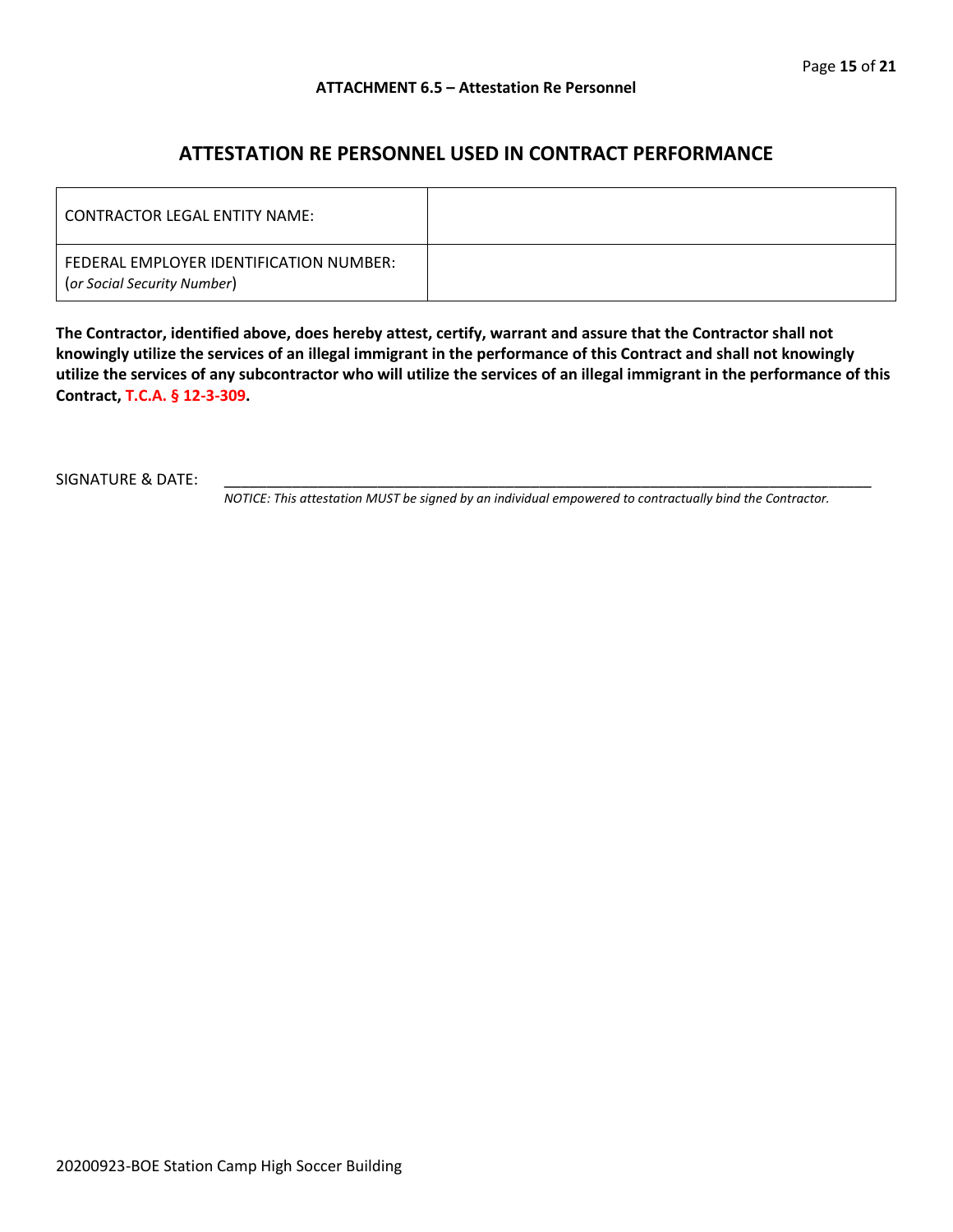#### **ATTACHMENT 6.6 – Drug Free Workplace Affidavit**

The Sumner County Board of Education is committed to maintaining a safe and productive work environment for its employees and to providing high quality service to its citizens. The goal of this policy is for Sumner County Board of Education employees and contractors to remain, or become and remain, drug-free. Abuse and dependency on alcohol and/or drugs can seriously affect the health of employees, contractors and citizens, jeopardize personal safety, impact the safety of others and impair job performance.

**STATE OF** 

**COUNTY OF** \_\_\_\_\_\_\_\_\_\_\_\_\_\_\_\_\_\_\_\_\_\_\_\_\_\_\_\_\_\_\_\_\_

The undersigned, principal officer of \_

an employer of five (5) or more employees contracting with Sumner County Board of Education to provide goods or services, hereby states under oath as follows:

- 1. The undersigned is a principal officer of \_\_\_\_\_\_\_\_\_\_\_\_\_\_\_\_\_\_\_\_\_\_\_\_\_\_\_\_\_\_\_\_\_\_\_\_\_\_\_\_\_\_\_\_\_\_\_\_\_\_\_\_\_\_\_\_\_\_\_ (hereinafter referred to as the "Company") and is duly authorized to execute this Affidavit on behalf of the Company.
- 2. The Company submits this Affidavit pursuant to **T.C.A. § 50-9-113**, which requires each employer with no less than five (5) employees receiving pay who contracts with the state and any local government to provide contracted services to submit an affidavit stating that such employer has a drug-free workplace program that complies with Title 50, Chapter 9 of the *Tennessee Code Annotated*.
- 3. The Company is in compliance with **T.C.A. § 50-9-113** and all applicable Federal Laws, Rules and Regulations requiring a drug-free workplace program.

Further affiant saith not.

| <b>Principal Officer:</b> |  |  |  |
|---------------------------|--|--|--|
|                           |  |  |  |

| <b>STATE OF</b> |
|-----------------|
|                 |

**COUNTY OF** \_\_\_\_\_\_\_\_\_\_\_\_\_\_\_\_\_\_\_\_\_\_\_\_\_\_\_\_\_\_\_\_\_\_

Before me personally appeared **Exercise 2**, with whom

I am personally acquainted (or proved to me on the basis of satisfactory evidence) and who acknowledged that such person executed the foregoing affidavit for the purposes therein contained.

Witness my hand and seal at office this \_\_\_\_\_\_\_\_\_\_\_\_\_ day of \_\_\_\_\_\_\_\_\_\_\_\_\_\_\_\_\_\_\_\_, 20\_\_\_\_.

Notary Public

My commission expires: \_\_\_\_\_\_\_\_\_\_\_\_\_\_\_\_\_\_\_\_\_\_\_

\_\_\_\_\_\_\_\_\_\_\_\_\_\_\_\_\_\_\_\_\_\_\_\_\_\_\_\_\_\_\_\_\_\_\_\_\_\_\_\_\_\_\_\_\_\_\_\_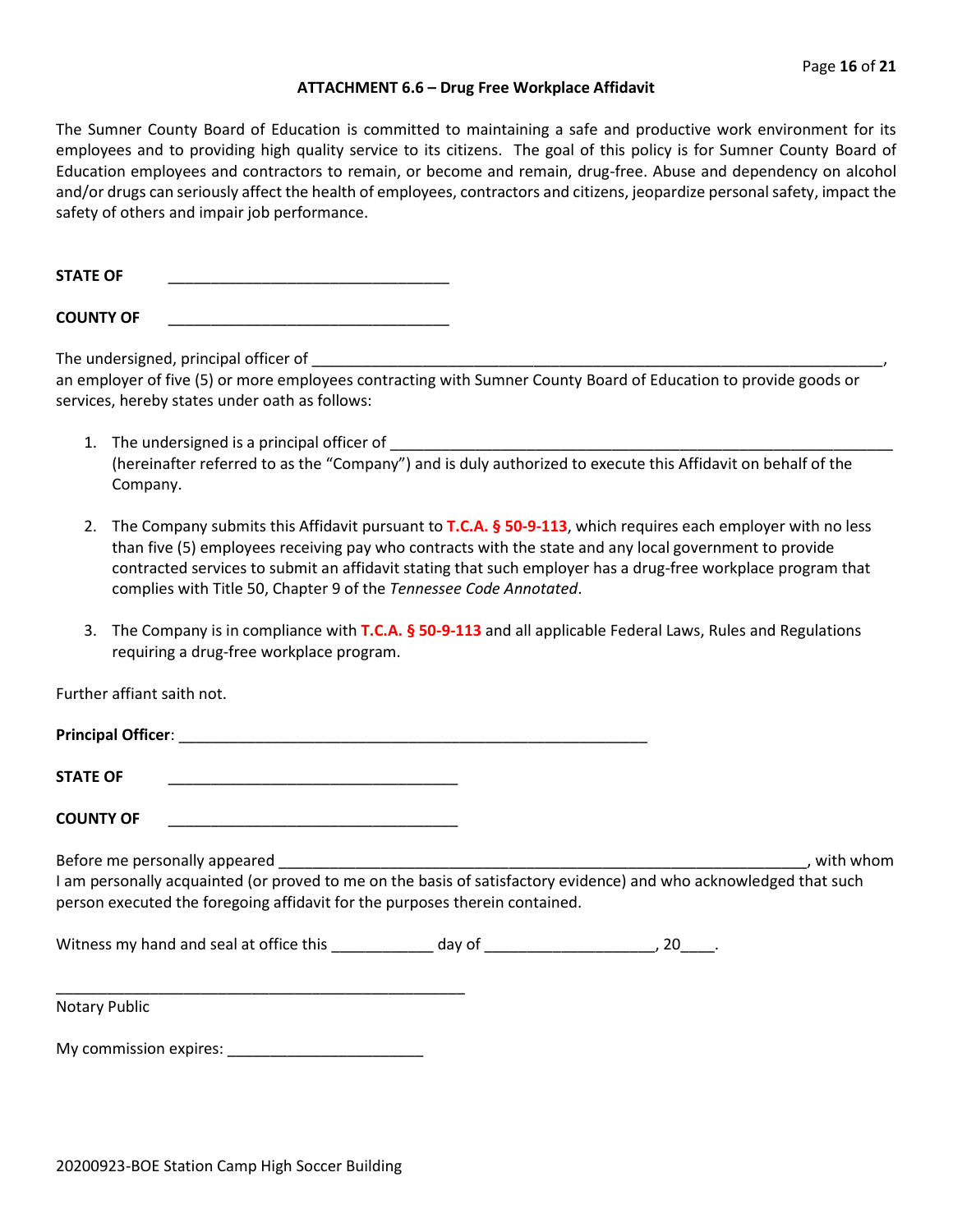#### **ATTACHMENT 6.7 – W9**

| (Rev. December 2014)<br>Department of the Treasury<br>Internal Revenue Service | <b>Request fo</b><br><b>Identification Numb</b>                             |
|--------------------------------------------------------------------------------|-----------------------------------------------------------------------------|
|                                                                                | Name (as shown on your income tax return). Name is required on this line: d |

Form **W-9** 

## for Taxpayer<br>nber and Certification

Give Form to the<br>requester. Do not send to the IRS.

|                                                                                                                                                                                                                                                                                                                                                                     | 1 I Name (as shown on your income tax return). Name is required on this line, do not leave this line blank.                                                                                                                                                                                                                                                                                                                                                                                                                                                                                                                                              |                                                                                                                                                                                                        |                                                   |  |                                                                    |                                       |                                   |  |  |  |  |
|---------------------------------------------------------------------------------------------------------------------------------------------------------------------------------------------------------------------------------------------------------------------------------------------------------------------------------------------------------------------|----------------------------------------------------------------------------------------------------------------------------------------------------------------------------------------------------------------------------------------------------------------------------------------------------------------------------------------------------------------------------------------------------------------------------------------------------------------------------------------------------------------------------------------------------------------------------------------------------------------------------------------------------------|--------------------------------------------------------------------------------------------------------------------------------------------------------------------------------------------------------|---------------------------------------------------|--|--------------------------------------------------------------------|---------------------------------------|-----------------------------------|--|--|--|--|
|                                                                                                                                                                                                                                                                                                                                                                     | 2 Business name/disregarded entity name, if different from above                                                                                                                                                                                                                                                                                                                                                                                                                                                                                                                                                                                         |                                                                                                                                                                                                        |                                                   |  |                                                                    |                                       |                                   |  |  |  |  |
| σû                                                                                                                                                                                                                                                                                                                                                                  |                                                                                                                                                                                                                                                                                                                                                                                                                                                                                                                                                                                                                                                          |                                                                                                                                                                                                        |                                                   |  |                                                                    |                                       |                                   |  |  |  |  |
| page                                                                                                                                                                                                                                                                                                                                                                | 3 Check appropriate box for federal tax classification; check only one of the following seven boxes:                                                                                                                                                                                                                                                                                                                                                                                                                                                                                                                                                     |                                                                                                                                                                                                        |                                                   |  |                                                                    |                                       | 4 Exemptions (codes apply only to |  |  |  |  |
| g                                                                                                                                                                                                                                                                                                                                                                   | $\Box$ C Corporation<br>Individual/sole proprietor or                                                                                                                                                                                                                                                                                                                                                                                                                                                                                                                                                                                                    | S Corporation Partnership                                                                                                                                                                              | Trust/estate                                      |  | certain entities, not individuals; see<br>instructions on page 3): |                                       |                                   |  |  |  |  |
| Specific Instructions                                                                                                                                                                                                                                                                                                                                               | single-member LLC<br>Limited liability company. Enter the tax classification (C=C corporation, S=S corporation, P=partnership) ▶                                                                                                                                                                                                                                                                                                                                                                                                                                                                                                                         |                                                                                                                                                                                                        |                                                   |  |                                                                    | Exempt payee code (if any)            |                                   |  |  |  |  |
| Print or type                                                                                                                                                                                                                                                                                                                                                       | Note. For a single-member LLC that is disregarded, do not check LLC; check the appropriate box in the line above for                                                                                                                                                                                                                                                                                                                                                                                                                                                                                                                                     |                                                                                                                                                                                                        | Exemption from FATCA reporting                    |  |                                                                    |                                       |                                   |  |  |  |  |
|                                                                                                                                                                                                                                                                                                                                                                     | the tax classification of the single-member owner.                                                                                                                                                                                                                                                                                                                                                                                                                                                                                                                                                                                                       |                                                                                                                                                                                                        | code (if any)                                     |  |                                                                    |                                       |                                   |  |  |  |  |
|                                                                                                                                                                                                                                                                                                                                                                     | Other (see instructions)                                                                                                                                                                                                                                                                                                                                                                                                                                                                                                                                                                                                                                 |                                                                                                                                                                                                        | (Applies to accounts maintained outside the U.S.) |  |                                                                    |                                       |                                   |  |  |  |  |
|                                                                                                                                                                                                                                                                                                                                                                     | 5 Address (number, street, and apt. or suite no.)                                                                                                                                                                                                                                                                                                                                                                                                                                                                                                                                                                                                        |                                                                                                                                                                                                        | Requester's name and address (optional)           |  |                                                                    |                                       |                                   |  |  |  |  |
|                                                                                                                                                                                                                                                                                                                                                                     | 6 City, state, and ZIP code                                                                                                                                                                                                                                                                                                                                                                                                                                                                                                                                                                                                                              |                                                                                                                                                                                                        |                                                   |  |                                                                    |                                       |                                   |  |  |  |  |
| <b>See</b>                                                                                                                                                                                                                                                                                                                                                          |                                                                                                                                                                                                                                                                                                                                                                                                                                                                                                                                                                                                                                                          |                                                                                                                                                                                                        |                                                   |  |                                                                    |                                       |                                   |  |  |  |  |
|                                                                                                                                                                                                                                                                                                                                                                     | 7 List account number(s) here (optional)                                                                                                                                                                                                                                                                                                                                                                                                                                                                                                                                                                                                                 |                                                                                                                                                                                                        |                                                   |  |                                                                    |                                       |                                   |  |  |  |  |
|                                                                                                                                                                                                                                                                                                                                                                     |                                                                                                                                                                                                                                                                                                                                                                                                                                                                                                                                                                                                                                                          |                                                                                                                                                                                                        |                                                   |  |                                                                    |                                       |                                   |  |  |  |  |
| Part I                                                                                                                                                                                                                                                                                                                                                              | <b>Taxpayer Identification Number (TIN)</b>                                                                                                                                                                                                                                                                                                                                                                                                                                                                                                                                                                                                              |                                                                                                                                                                                                        |                                                   |  | Social security number                                             |                                       |                                   |  |  |  |  |
|                                                                                                                                                                                                                                                                                                                                                                     | Enter your TIN in the appropriate box. The TIN provided must match the name given on line 1 to avoid<br>backup withholding. For individuals, this is generally your social security number (SSN). However, for a                                                                                                                                                                                                                                                                                                                                                                                                                                         |                                                                                                                                                                                                        |                                                   |  |                                                                    |                                       |                                   |  |  |  |  |
|                                                                                                                                                                                                                                                                                                                                                                     | resident alien, sole proprietor, or disregarded entity, see the Part I instructions on page 3. For other                                                                                                                                                                                                                                                                                                                                                                                                                                                                                                                                                 |                                                                                                                                                                                                        |                                                   |  |                                                                    |                                       |                                   |  |  |  |  |
|                                                                                                                                                                                                                                                                                                                                                                     | entities, it is your employer identification number (EIN). If you do not have a number, see How to get a<br>TIN on page 3.                                                                                                                                                                                                                                                                                                                                                                                                                                                                                                                               |                                                                                                                                                                                                        | or                                                |  |                                                                    |                                       |                                   |  |  |  |  |
|                                                                                                                                                                                                                                                                                                                                                                     | Note. If the account is in more than one name, see the instructions for line 1 and the chart on page 4 for                                                                                                                                                                                                                                                                                                                                                                                                                                                                                                                                               |                                                                                                                                                                                                        |                                                   |  |                                                                    | <b>Employer identification number</b> |                                   |  |  |  |  |
|                                                                                                                                                                                                                                                                                                                                                                     | quidelines on whose number to enter.                                                                                                                                                                                                                                                                                                                                                                                                                                                                                                                                                                                                                     |                                                                                                                                                                                                        |                                                   |  |                                                                    |                                       |                                   |  |  |  |  |
|                                                                                                                                                                                                                                                                                                                                                                     |                                                                                                                                                                                                                                                                                                                                                                                                                                                                                                                                                                                                                                                          |                                                                                                                                                                                                        |                                                   |  |                                                                    |                                       |                                   |  |  |  |  |
| Part II                                                                                                                                                                                                                                                                                                                                                             | Certification                                                                                                                                                                                                                                                                                                                                                                                                                                                                                                                                                                                                                                            |                                                                                                                                                                                                        |                                                   |  |                                                                    |                                       |                                   |  |  |  |  |
|                                                                                                                                                                                                                                                                                                                                                                     | Under penalties of perjury, I certify that:                                                                                                                                                                                                                                                                                                                                                                                                                                                                                                                                                                                                              |                                                                                                                                                                                                        |                                                   |  |                                                                    |                                       |                                   |  |  |  |  |
|                                                                                                                                                                                                                                                                                                                                                                     | 1. The number shown on this form is my correct taxpayer identification number (or I am waiting for a number to be issued to me); and                                                                                                                                                                                                                                                                                                                                                                                                                                                                                                                     |                                                                                                                                                                                                        |                                                   |  |                                                                    |                                       |                                   |  |  |  |  |
| 2. I am not subject to backup withholding because: (a) I am exempt from backup withholding, or (b) I have not been notified by the Internal Revenue<br>Service (IRS) that I am subject to backup withholding as a result of a failure to report all interest or dividends, or (c) the IRS has notified me that I am<br>no longer subject to backup withholding; and |                                                                                                                                                                                                                                                                                                                                                                                                                                                                                                                                                                                                                                                          |                                                                                                                                                                                                        |                                                   |  |                                                                    |                                       |                                   |  |  |  |  |
|                                                                                                                                                                                                                                                                                                                                                                     | 3. I am a U.S. citizen or other U.S. person (defined below); and                                                                                                                                                                                                                                                                                                                                                                                                                                                                                                                                                                                         |                                                                                                                                                                                                        |                                                   |  |                                                                    |                                       |                                   |  |  |  |  |
|                                                                                                                                                                                                                                                                                                                                                                     | 4. The FATCA code(s) entered on this form (if any) indicating that I am exempt from FATCA reporting is correct.                                                                                                                                                                                                                                                                                                                                                                                                                                                                                                                                          |                                                                                                                                                                                                        |                                                   |  |                                                                    |                                       |                                   |  |  |  |  |
|                                                                                                                                                                                                                                                                                                                                                                     | Certification instructions. You must cross out item 2 above if you have been notified by the IRS that you are currently subject to backup withholding<br>because you have failed to report all interest and dividends on your tax return. For real estate transactions, item 2 does not apply. For mortgage<br>interest paid, acquisition or abandonment of secured property, cancellation of debt, contributions to an individual retirement arrangement (IRA), and<br>generally, payments other than interest and dividends, you are not required to sign the certification, but you must provide your correct TIN. See the<br>instructions on page 3. |                                                                                                                                                                                                        |                                                   |  |                                                                    |                                       |                                   |  |  |  |  |
| Sign<br>Here                                                                                                                                                                                                                                                                                                                                                        | Signature of                                                                                                                                                                                                                                                                                                                                                                                                                                                                                                                                                                                                                                             |                                                                                                                                                                                                        | Date P                                            |  |                                                                    |                                       |                                   |  |  |  |  |
|                                                                                                                                                                                                                                                                                                                                                                     | U.S. person $\blacktriangleright$                                                                                                                                                                                                                                                                                                                                                                                                                                                                                                                                                                                                                        |                                                                                                                                                                                                        |                                                   |  |                                                                    |                                       |                                   |  |  |  |  |
|                                                                                                                                                                                                                                                                                                                                                                     | <b>General Instructions</b>                                                                                                                                                                                                                                                                                                                                                                                                                                                                                                                                                                                                                              | · Form 1098 (home mortgage interest), 1098-E (student loan interest), 1098-T<br>(tuition)                                                                                                              |                                                   |  |                                                                    |                                       |                                   |  |  |  |  |
|                                                                                                                                                                                                                                                                                                                                                                     | Section references are to the Internal Revenue Code unless otherwise noted.                                                                                                                                                                                                                                                                                                                                                                                                                                                                                                                                                                              |                                                                                                                                                                                                        | · Form 1099-C (canceled debt)                     |  |                                                                    |                                       |                                   |  |  |  |  |
|                                                                                                                                                                                                                                                                                                                                                                     | Future developments. Information about developments affecting Form W-9 (such<br>as legislation enacted after we release it) is at www.irs.gov/fw9.                                                                                                                                                                                                                                                                                                                                                                                                                                                                                                       | · Form 1099-A (acquisition or abandonment of secured property)                                                                                                                                         |                                                   |  |                                                                    |                                       |                                   |  |  |  |  |
|                                                                                                                                                                                                                                                                                                                                                                     | <b>Purpose of Form</b>                                                                                                                                                                                                                                                                                                                                                                                                                                                                                                                                                                                                                                   | Use Form W-9 only if you are a U.S. person (including a resident alien), to<br>provide your correct TIN.                                                                                               |                                                   |  |                                                                    |                                       |                                   |  |  |  |  |
|                                                                                                                                                                                                                                                                                                                                                                     | An individual or entity (Form W-9 requester) who is required to file an information<br>return with the IRS must obtain your correct taxpayer identification number (TIN)                                                                                                                                                                                                                                                                                                                                                                                                                                                                                 | If you do not return Form W-9 to the requester with a TIN, you might be subject<br>to backup withholding. See What is backup withholding? on page 2.                                                   |                                                   |  |                                                                    |                                       |                                   |  |  |  |  |
|                                                                                                                                                                                                                                                                                                                                                                     | which may be your social security number (SSN), individual taxpayer identification                                                                                                                                                                                                                                                                                                                                                                                                                                                                                                                                                                       | By signing the filled-out form, you:                                                                                                                                                                   |                                                   |  |                                                                    |                                       |                                   |  |  |  |  |
|                                                                                                                                                                                                                                                                                                                                                                     | number (ITIN), adoption taxpayer identification number (ATIN), or employer<br>identification number (EIN), to report on an information return the amount paid to                                                                                                                                                                                                                                                                                                                                                                                                                                                                                         | 1. Certify that the TIN you are giving is correct (or you are waiting for a number<br>to be issued).                                                                                                   |                                                   |  |                                                                    |                                       |                                   |  |  |  |  |
|                                                                                                                                                                                                                                                                                                                                                                     | you, or other amount reportable on an information return. Examples of information<br>returns include, but are not limited to, the following:                                                                                                                                                                                                                                                                                                                                                                                                                                                                                                             | 2. Certify that you are not subject to backup withholding, or                                                                                                                                          |                                                   |  |                                                                    |                                       |                                   |  |  |  |  |
|                                                                                                                                                                                                                                                                                                                                                                     | · Form 1099-INT (interest earned or paid)                                                                                                                                                                                                                                                                                                                                                                                                                                                                                                                                                                                                                | 3. Claim exemption from backup withholding if you are a U.S. exempt payee. If                                                                                                                          |                                                   |  |                                                                    |                                       |                                   |  |  |  |  |
|                                                                                                                                                                                                                                                                                                                                                                     | . Form 1099-DIV (dividends, including those from stocks or mutual funds)                                                                                                                                                                                                                                                                                                                                                                                                                                                                                                                                                                                 | applicable, you are also certifying that as a U.S. person, your allocable share of                                                                                                                     |                                                   |  |                                                                    |                                       |                                   |  |  |  |  |
|                                                                                                                                                                                                                                                                                                                                                                     | · Form 1099-MISC (various types of income, prizes, awards, or gross proceeds)                                                                                                                                                                                                                                                                                                                                                                                                                                                                                                                                                                            | any partnership income from a U.S. trade or business is not subject to the<br>withholding tax on foreign partners' share of effectively connected income, and                                          |                                                   |  |                                                                    |                                       |                                   |  |  |  |  |
| brokers)                                                                                                                                                                                                                                                                                                                                                            | . Form 1099-B (stock or mutual fund sales and certain other transactions by                                                                                                                                                                                                                                                                                                                                                                                                                                                                                                                                                                              | 4. Certify that FATCA code(s) entered on this form (if any) indicating that you are<br>exempt from the FATCA reporting, is correct. See What is FATCA reporting? on<br>page 2 for further information. |                                                   |  |                                                                    |                                       |                                   |  |  |  |  |
|                                                                                                                                                                                                                                                                                                                                                                     | · Form 1099-S (proceeds from real estate transactions)<br>· Form 1099-K (merchant card and third party network transactions)                                                                                                                                                                                                                                                                                                                                                                                                                                                                                                                             |                                                                                                                                                                                                        |                                                   |  |                                                                    |                                       |                                   |  |  |  |  |
|                                                                                                                                                                                                                                                                                                                                                                     |                                                                                                                                                                                                                                                                                                                                                                                                                                                                                                                                                                                                                                                          |                                                                                                                                                                                                        |                                                   |  |                                                                    |                                       |                                   |  |  |  |  |

Cat. No. 10231X

Form W-9 (Rev. 12-2014)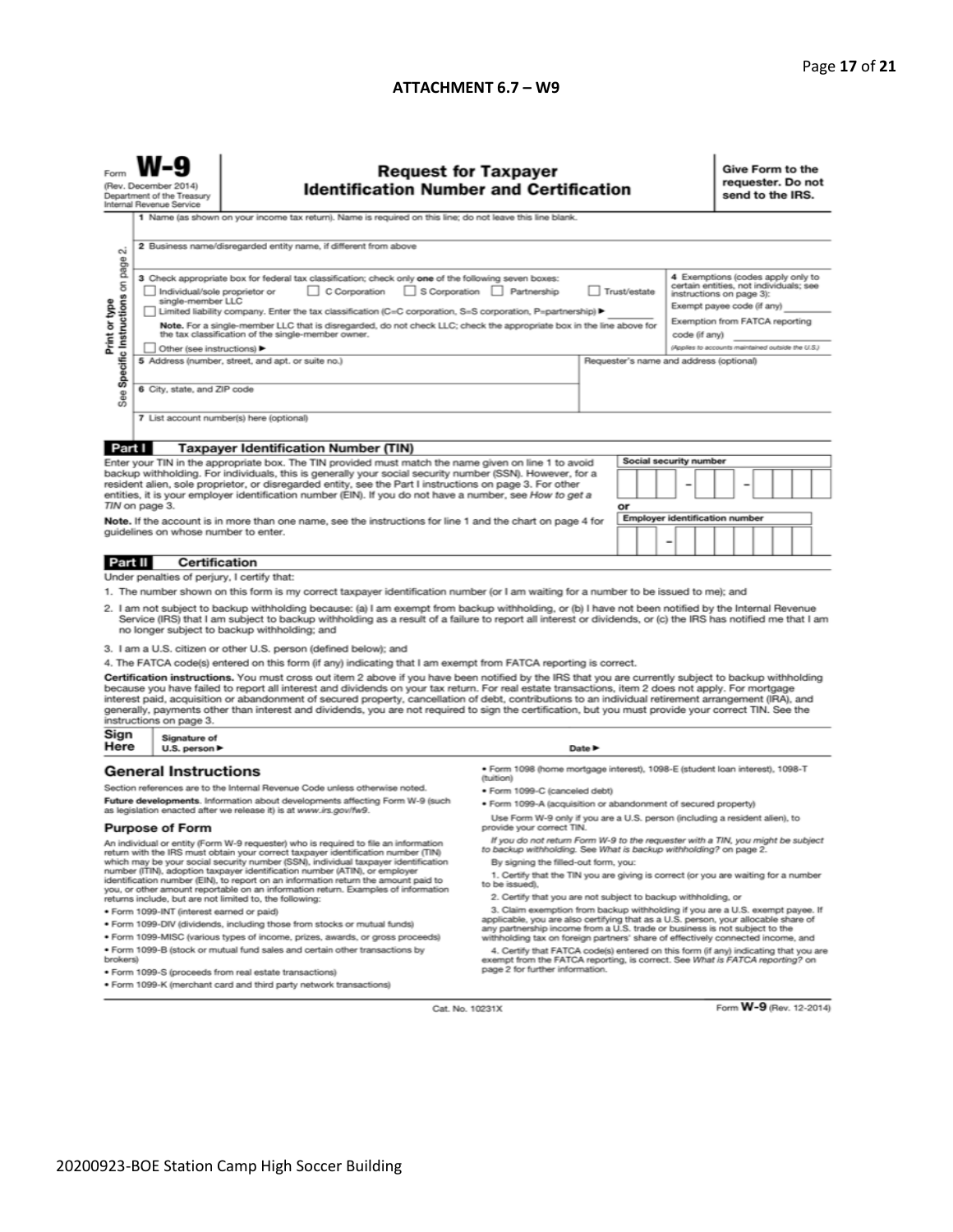#### **ATTACHMENT 6.8 – Standard Terms & Conditions SUMNER COUNTY BOARD OF EDUCATION (SCS)**

#### **1. PREPARATION AND SUBMISSION OF BID.**

- **a.** Failure to examine any drawings**,** specifications, or instructions will be at the proposer's risk. Any deviation from the stated terms, conditions and specifications must be coordinated with and approved in writing by the SCS Purchasing Supervisor.
- **b.** RFP/ITB SUBMITTAL / SIGNATURE: Proposal shall give the full name and business address of the bidder. If the proposer is a corporation, the name shall be stated as it is in the corporate charter. Proposals must be signed in ink by the proposer's authorized agent. Unsigned proposals will be rejected. Proposals are to be sealed and the outside of the envelope is to reference the RFP/ITB number. The person signing the proposal must show their title, and if requested by the institution, must furnish satisfactory proof of his or her authority to bind his or her company in contract. Proposer understands that by submitting a proposal with an authorized signature, it shall constitute an offer to SCS. Proposals must be typewritten or in ink; otherwise they may not be considered. Purchase orders will be issued to the firm name appearing on the W9. Electronic submissions via email, fax, etc. shall not be accepted.
- **c.** SCS is not responsible for any costs incurred by any vendor pursuant to the RFP/ITB. The vendor shall be responsible for all costs incurred in connection with the preparation and submission of its proposal.
- **d.** All proposers must be in compliance with T.C.A. § 62-6-119 at the time of proposal submission and provide evidence of compliance with the applicable provisions of the chapter before such proposal may be considered.
- **e.** Proposals are to be received in the location designated in the RFP/ITB no later than the specified date and time. Late submissions will NOT be opened or considered.
- **f.** No erasures permitted. Errors may be crossed out and corrections printed in ink or typewritten adjacent to error and must be initialed in ink by person signing the proposal.
- **g.** Specifications: Reference to available specifications shall be sufficient to make the terms of the specifications binding on the proposer. The use of the name of a manufacturer, or any special brand or make in describing an item does not restrict the proposer to that manufacturer or specific article, unless specifically stated. Comparable products of other manufacturers will be considered if proof of compatibility is contained in the proposal. Proposers are required to notify SCSs Purchasing Supervisor whenever specifications/procedures are not perceived to be fair and open. The articles on which the proposal is submitted must be equal or superior to that specified. Informative and Descriptive Literature: The proposer must show brand or trade names of the articles proposed, when applicable. It shall be the responsibility of the proposer, including proposer's whose product is referenced, to furnish with the proposer such specifications, catalog pages, brochures or other data as will provide an adequate basis for determining the quality and functional capabilities of the product offered. Failure to provide this data may be considered valid justification for rejection of proposer.
- **h.** Samples: Samples of items when called for, must be furnished free of expense, and if not destroyed will, upon proposer's request within ten (10) days of RFP/ITB opening, be returned at the proposer's expense. Each sample must be labeled with the proposer's name, manufacturer's brand name and number, RFP/ITB number and item reference.
- **i.** Time of Performance: The number of calendar days in which delivery is to be made after receipt of order shall be stated in the RFP/ITB and may be a factor in making an award, price notwithstanding. If no delivery time is stated in the bid, bidder agrees that delivery is to be made within two weeks (10 business days) of order.
- **j.** Transportation and delivery charges should be included in the price and be fully prepaid by the vendor to the destination specified in the RFP/ITB. Proposal prices shall include delivery of all items F.O.B. destination.
- **k.** New materials and supplies must be delivered unless otherwise specifically stated in the RFP/ITB.
- **l.** Alternate/multiple bids will not be considered unless specifically called for in the RFP/ITB.
- **m.** Only proposals submitted on RFP/ITB forms furnished by SCS will be considered.
- n. By signing this RFP/ITB where indicated, the proposer agrees to strictly abide by all applicable local, state and federal statutes and regulations. The proposer further certifies that this proposer is made without collusion or fraud.
- **o.** Error in Proposal. In case of error in the extension of prices in the proposal, the unit price will govern. Late submissions will NOT be opened or considered. Proposers are cautioned to verify their proposals before submission, as amendments received after the RFP/ITB deadline will not be considered. No proposals shall be altered, amended or withdrawn after opening. After proposal opening, a proposer may withdraw a proposal only when there is obvious clerical error such as a misplaced decimal point, or when enforcement of the proposal would impose unconscionable hardship due to an error in the proposal resulting in a quotation substantially below the other proposals received. Proposal withdrawals will be considered only upon written request of the proposer.
- **2. OPEN RECORDS.** In order to comply with the provisions of the Tennessee Open Records Act, all proposals will be publicly opened and are subject to public inspection after the award upon written request. Proposers may be present at RFP/ITB opening. Summary information will be posted the SCS website, www.sumnerschools.org under the Invitation to Bid link.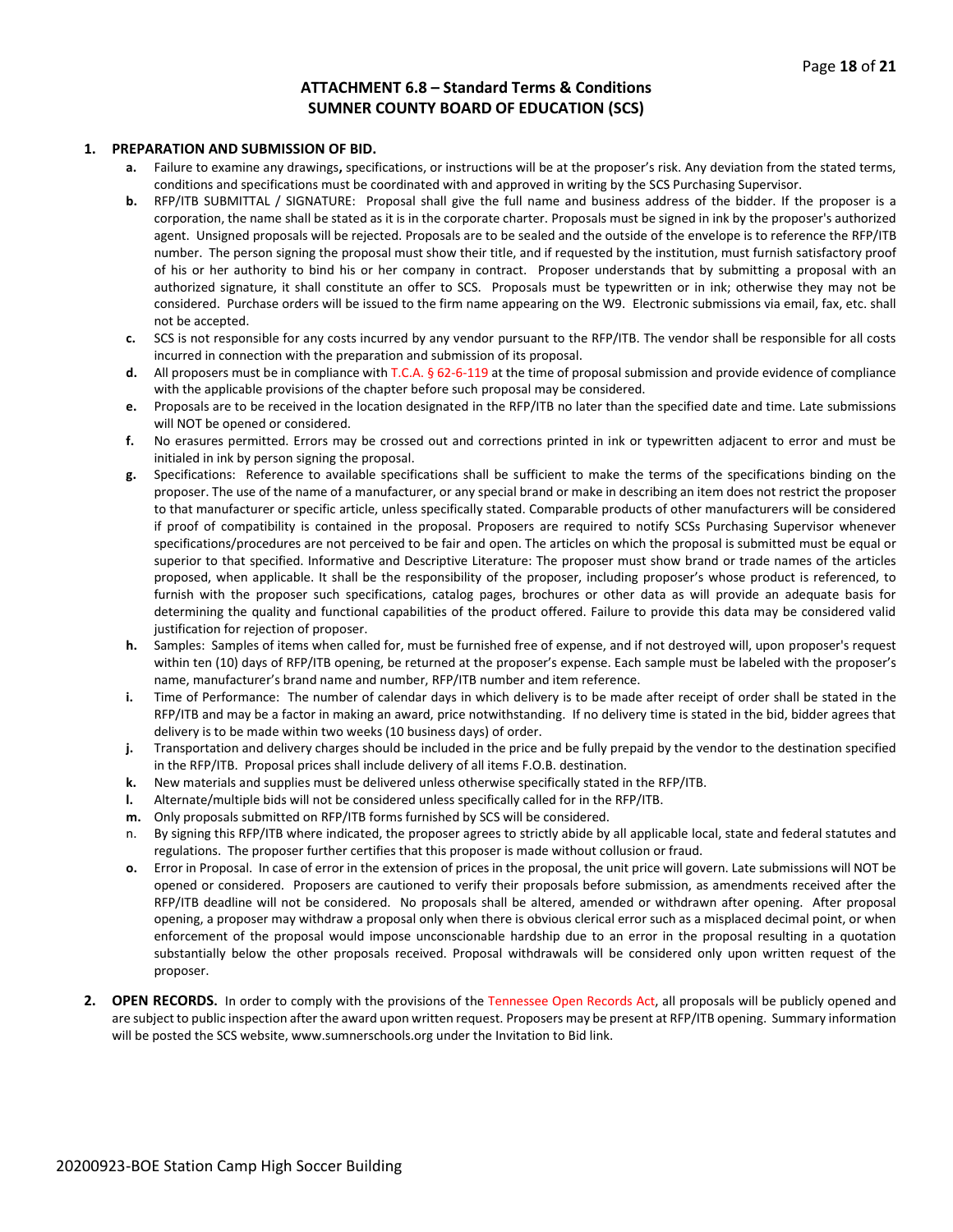- **3. ACCEPTANCE AND AWARD.** SCS reserves the right to reject any and all proposals and to waive any informality in proposals and, unless otherwise specified by the proposer to accept any item in the proposal. Action to reject all proposals shall be taken for unreasonably high prices, errors in the proposal documents, cessation of need, unavailability of funds, or any other reason approved by SCS.
	- a. Contracts and purchases will be made with the lowest, responsive, responsible, qualified proposer. The quality of the articles to be supplied, their conformity with the specifications, their suitability to the requirements of the Institution, cash discount offered, and the delivery terms will be taken into consideration.
	- b. Any deviation from these stated terms, specifications and conditions must be coordinated with and approved in writing by the Purchasing Supervisor.
	- c. Prices quoted on the response (if any) are to be considered firm and binding until the said equipment, supplies or services are in the possession of SCS.
	- d. SCS reserves the right to order more or less than the quantity listed in the proposal.
	- e. If a proposer fails to state a time within which a proposal must be accepted, it is understood and agreed that SCS shall have ninety (90) days to accept.
	- f. No purchase or contract is authorized or valid until the issuance of a SCS purchase order in accordance with SCS policy. No SCS employee is authorized to purchase equipment, supplies or services prior to the issuance of such a purchase order.
	- g. The contract may not be assigned without written SCS consent.
	- h. If the appropriate space is marked on the RFP/ITB, other Institutions (such as State, Local and/or Public Agencies) may purchase off the contract during the same period as SCS.
	- i. The awarded proposer will be required to post a performance and payment bond in the amount of 25% of the contract price if it exceeds \$100,000 as stated by T.C.A. §12-4-201.
	- j. If the project cost is in excess of \$25,000 a performance bond must be secured by the requesting part in an amount equal to the market improvement value.
	- k. By submission of this bid and signature thereof, the Bidder acknowledges compliance with the provisions of Public Chapter No. 587 / Senate Bill No. 2048 (Employee Background Check). The Bidder further agrees to submit a formal certification thereof prior to commencing work.
- **4. PAYMENT**. Payment terms must be specified in the proposal, including any discounts for early payment. Partial payments will not be approved unless justification for such payment can be shown. Terms will be NET 30 days. Payment will not be made until the conditions and specifications of the RFP/ITB are inspected and approved as conforming by persons appointed by SCS.
- **5. DEFAULT OF SELECTED VENDOR.** In case of vendor default, SCS may procure the articles or services from other sources and hold the defaulting vendor responsible for any resulting cost. If the awarded vendor violates any terms of their response, the contract, SCS policy or any law, they may be disqualified from proposing for a period of two years for minor violations or longer for major violations. Proposals from disqualified proposers will not be accepted during the period of disqualification.
- **6. INSPECTION OF PURCHASES.** Articles received which are not equivalent will not be accepted and will be picked up by the vendor or returned to vendor, shipping charges collect. SCS shall have a reasonable period in which to inspect and accept or reject materials without liability. If necessity requires SCS to use nonconforming materials, an appropriate reduction in payment may be made.
- **7. TAXES.** SCS is tax exempt; do not include taxes in quotation. Vendors making improvements or additions to or performing repair work on real property for SCS are liable for any applicable sales or use tax on tangible personal property used in connection with the contract or furnished to vendors by the state for use under the contract.
- 8. NONDISCRIMINATION. SCS is an equal opportunity employer. SCS and bidder agree to comply with Titles VI and VII of the Civil Rights Act of 1964, Title IX of the Education Amendments of 1972, Section 504 of the Rehabilitation Act of 1973, Executive Order 11,246, the Americans with Disabilities Act of 1990, if applicable, and the related regulations to each. Each party assures that it will not discriminate against any individual including, but not limited to employees or applicants for employment and/or students, because of race, religion, creed, color, sex, age, disability, veteran status or national origin. In the event that any claims should arise with regards to violations of any such local, state or federal law, statues, rule or regulations, the vendor will indemnify and hold SCS harmless for any damages, including court costs or attorney fees, which might be incurred.
- **9. PROHIBITIONS/NO VENDOR CONTRACT FORM.** Acceptance of gifts from vendors is prohibited. T.C.A. §12-4-106. The contract documents for purchase under this RFP/ITB shall consist of the successful proposer's bid and SCSs purchase order. The proposer may request exceptions to terms and conditions and/or request SCS to accept other terms and conditions by means of subsequent documents such as invoices, warranty agreements, license agreements, etc. All subsequent documents shall be open to revision for impermissible language. SCS reserves the right to render the proposal unresponsive and subject the proposal to rejection if successful terms cannot be negotiated.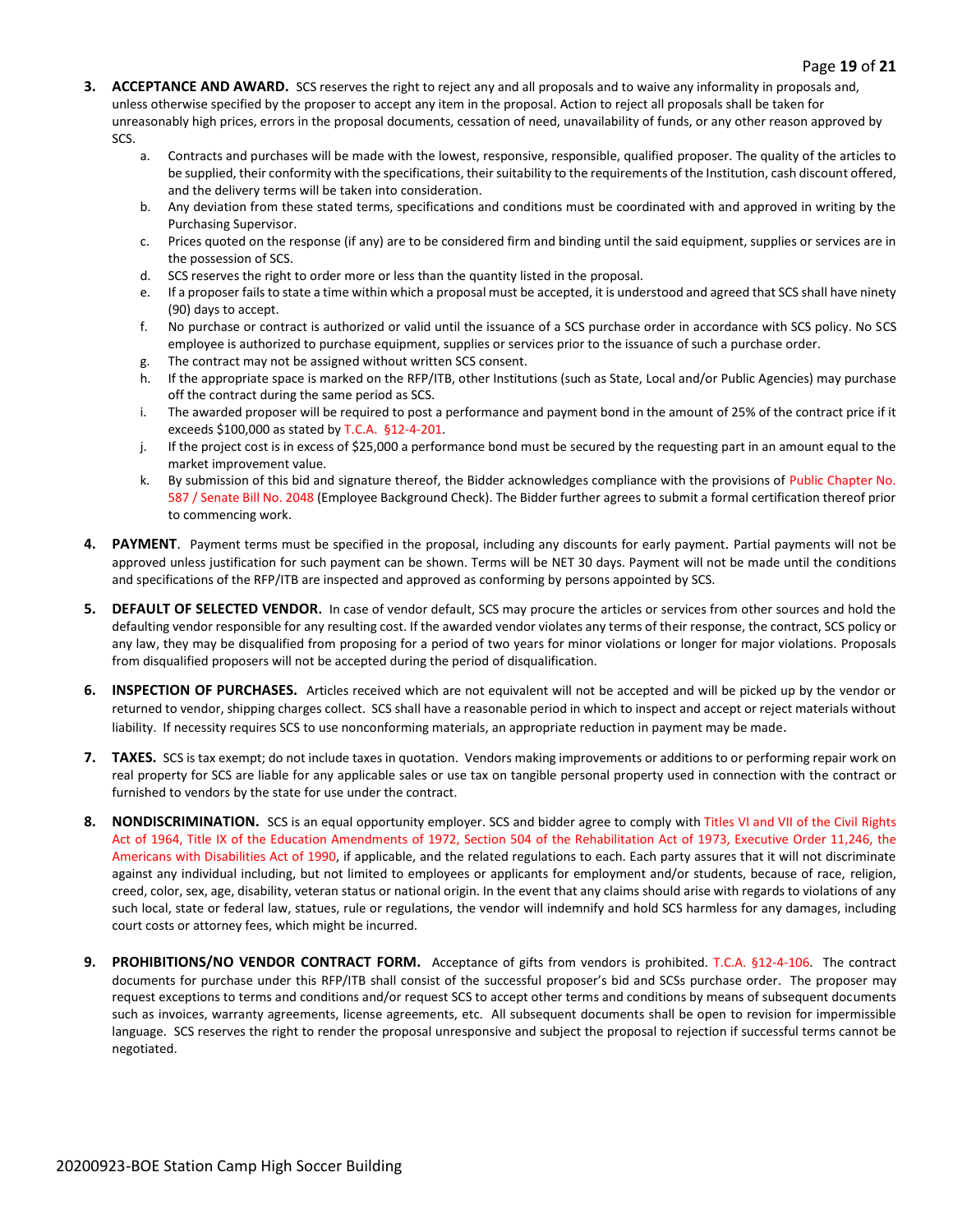#### Page **20** of **21**

- **10. PROHIBITION ON HIRING ILLEGAL IMMIGRANTS.** Tennessee Public Chapter No. 878 of 2006, T.C.A. §12-3-309, requires that Contractor attest in writing that Contractor will not knowingly utilize the services of illegal immigrants in the performance of this Contract and will not knowingly utilize the services of any subcontractor, if permitted under this Contract, who will utilize the services of illegal immigrants in the performance of this Contract. The attestation shall be made on the form, Attestation re Personnel Used in Contract Performance ("the Attestation"), which is attached and hereby incorporated by this reference.
- **11. SALES AND USE TAX.** Before the Purchase Order/Contract resulting from this RFP/ITB is signed, the apparent successful proposer must be registered with the Department of Revenue for the collection of Tennessee sales and use tax as required by T.C.A. §12-3-306.
- **12. ASSIGNMENT.** Neither the vendor nor SCS may assign this agreement without prior written consent of the other party.
- **13. LIABILITIES.** The vendor shall indemnify SCS against liability for any suits, actions or claims of any character arising from or relating to the performance under this agreement by the vendor or its subcontractors. SCS has no obligation for the payment of any judgement or the settlement of any claim made against the vendor or its subcontractors as a result of obligations under this contract.
- **14. APPLICABLE LAW.** Any contract shall be interpreted under the laws and statutes of the State of Tennessee. SCS does not enter into contracts which provide for mediation or arbitration. Any action arising from any contract made from this RFP/ITB shall be brought in the state courts in Sumner County, TN or in the United States Federal District Court for the Middle District of Tennessee.

Additionally, it is a violation of state statutes to purchase materials, supplies, services or any other item from a vendor that is a commissioner, official, employee or board member that has any financial or beneficial interest in such transaction, T.C.A. §12-4-101.

- **15. FUNDS**. The Proposer understands and accepts the non-appropriation of funds provision of SCS.
- **16. DATA PRIVACY AND SECURITY**. Personal Information (PI) includes but is not limited to that information protected by HIPAA, the HITECH Act, FERPA, or Gramm-Leach-Bliley) or such information which would allow a third party to gain access to the personal, medical or financial records of any of any party. Vendor represents and warrants that its collection, access, use, storage, disposal and disclosure of PI complies with all applicable federal and state privacy and data protection laws. Vendor represents and warrants that Vendor will maintain compliance with the SSAE 16 standard, and shall undertake any audits and risk assessments Vendor deems necessary to maintain compliance with SSAE16. If PI provided by SCS to Vendor is subject to FERPA. Vendor agrees that in its handling of FERPA data it will perform as a school official as that term is defined by FERPA regulations. Vendor acknowledges that its improper disclosure or redisclosure of PI covered by FERPA may, under certain circumstances, result in Vendor's exclusion from eligibility to contract with SCS for at least five (5) years. Vendor shall provide SCS with the name and contact information for an employee of Vendor who shall serve as SCS's primary security contact and shall be available to assist Customer twenty-four (24) hours per day, seven (7) days per week as a contact in resolving obligations associated with any security incident in which it is reasonably suspected that there has been a breach of information security. Vendor shall immediately mitigate or resolve any Security Incident, at Vendor's expense and in accordance with applicable privacy rights, laws, regulations and standards. Vendor shall reimburse SCS for actual costs incurred by SCS in responding to, and mitigating damages caused by, any Security Incident, including all costs of notice and/or remediation incurred under applicable law as a result of the Security Incident.
- **17. IRAN DIVESTMENT ACT.** By submission of this proposal, each proposer and each person signing on behalf of any proposer certified, and in the case of a joint proposal, each party thereto certifies as to its own organization, under penalty of perjury, that to the best of its knowledge and belief that each proposer is not on the list created pursuant to T.C.A. §12-12-106.
- **18. COMPLIANCE WITH CONDUCT STANDARDS**. Contractors shall be fully responsible for the conduct of its employees, subcontractors, representatives and agents. Loud or offensive music, language or behavior is unacceptable. Tobacco use of any type and vaping is prohibited on SCS property. Contact or interaction with staff or students is not allowed excepted between designated representatives of SCS and Contractor.